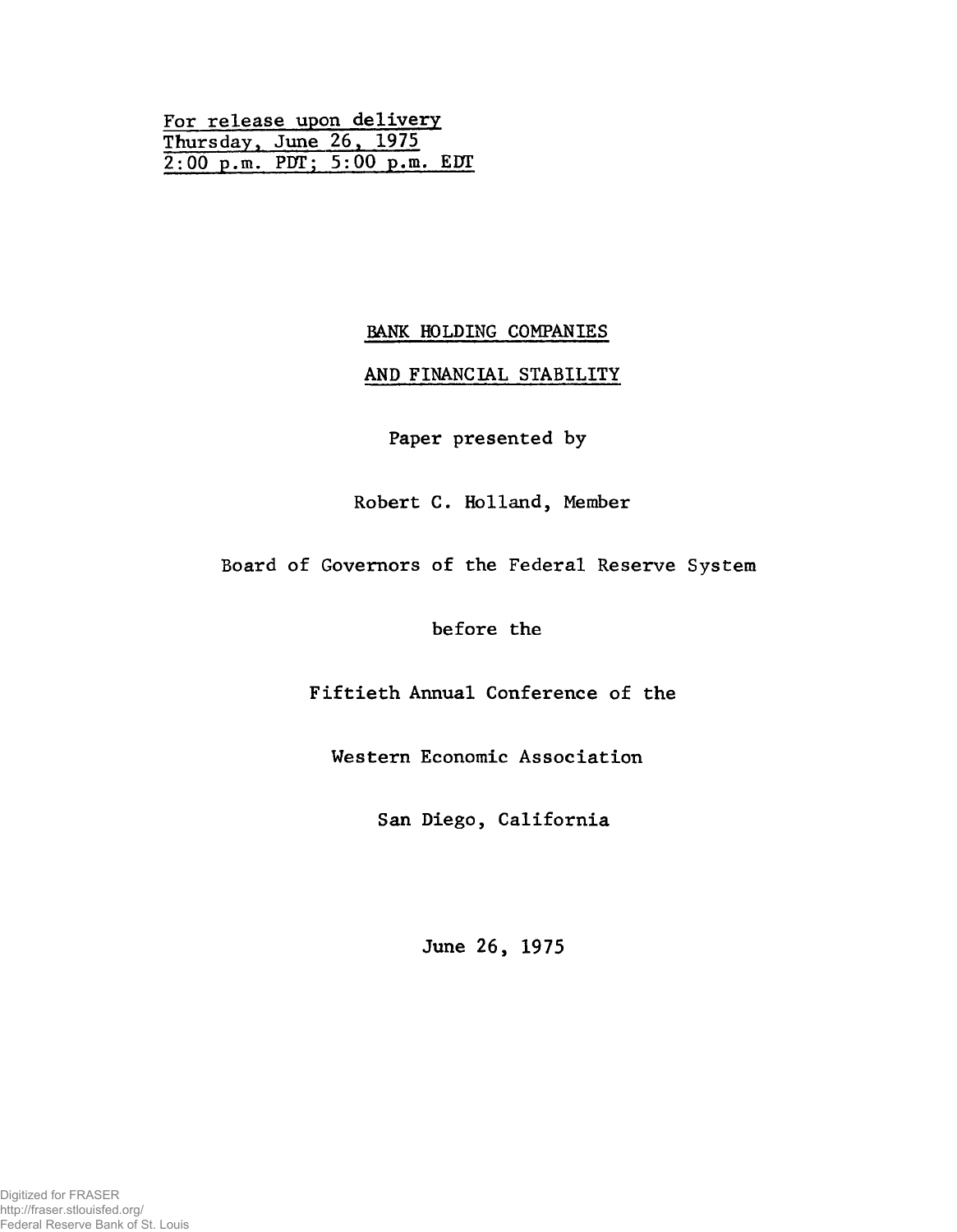The financial experiences of the last two years impel a careful and wide-ranging review of the stability of our major types of financial institutions. That review ought to be followed by actions to redress weaknesses or proclivities that, upon analysis, are judged to contribute an undesirable degree of instability within the financial system.

I can report that we in the central bank are deeply involved in such a review. A number of our colleagues in Government, both here and abroad, are similarly engaged. I know many bank managements who are devoting a great deal of time to thinking through the implications of these events for their own institutions.

I devoutly hope that the fraternity of academic economists will also be a major contributor to the stream of reappraisals of financial stability. Your comparative advantage, of course, is your capacity for greater

I want to particularly acknowledge the assistance of Stephen A. Rhoades, Economist in the Board's Division of Research and Statistics, in the preparation of this paper. Except where explicitly indicated otherwise, the positions herein expressed are my personal views and should not be construed as official positions of the Board of Governors of the Federal Reserve System.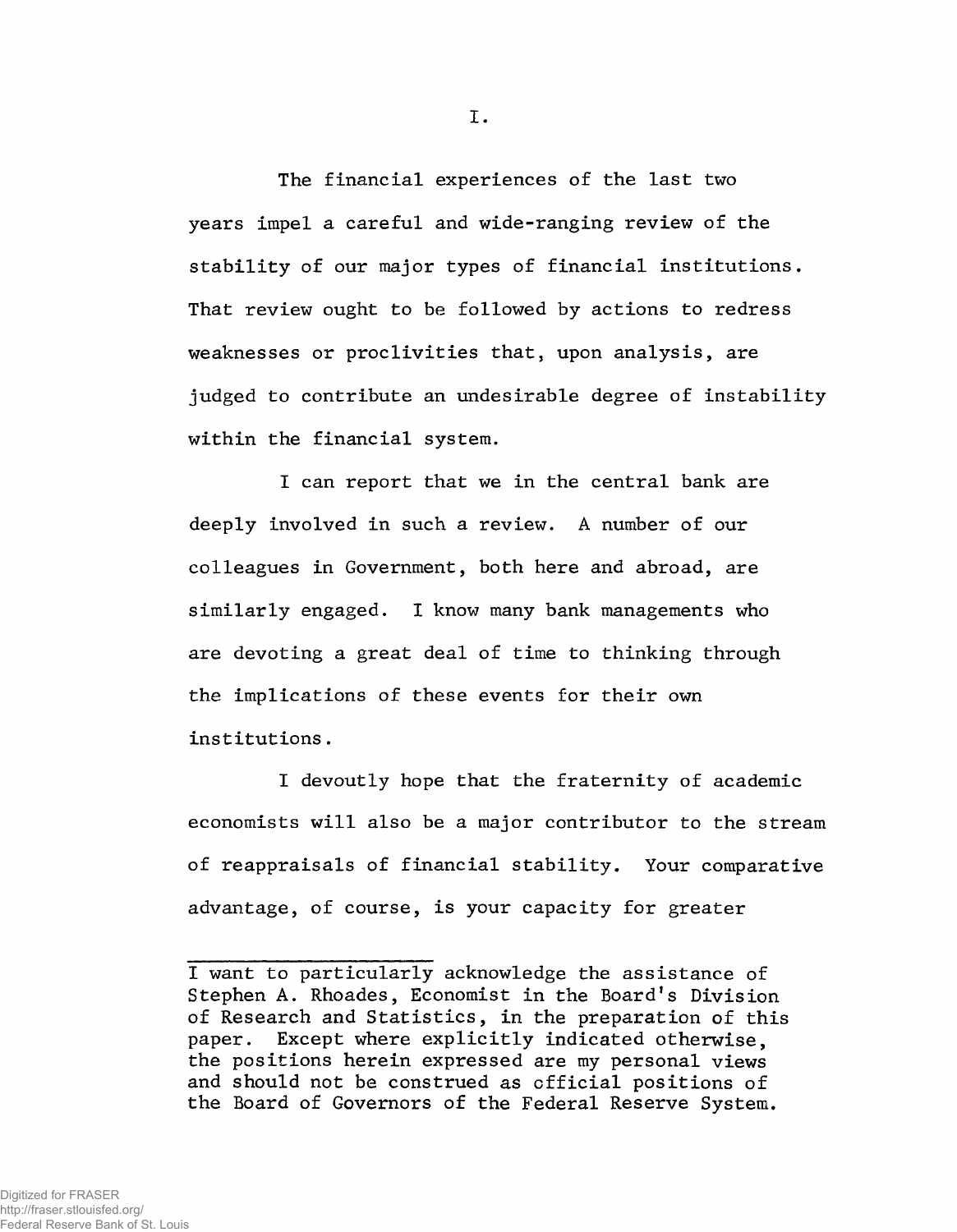objectivity and abstraction than we practitioners can claim. If you can exploit that comparative advantage effectively in this sensitive area, I and many people like me will be very much in your debt.

From my more parochial vantage point, I would like to focus attention this afternoon on the contributions to financial stability, or instability, that I perceive in the bank holding company movement. That movement has waxed powerful enough in recent years to make it one of the central elements in our financial system. By December 31, 1970, bank holding companies controlled 2,241 commercial banks with deposits of \$253 billion -- 52.6 per cent of all U.S. commercial bank deposits. By the end of 1974, bank holding companies controlled 3,462 commercial banks with \$509 billion in deposits, accounting for 68.1 per cent of commercial bank deposits. Acquisitions of going concerns which have long been regarded as a major vehicle for growth in the theory of the firm, have increased substantially. In 1970, bank

http://fraser.stlouisfed.org/ Federal Reserve Bank of St. Louis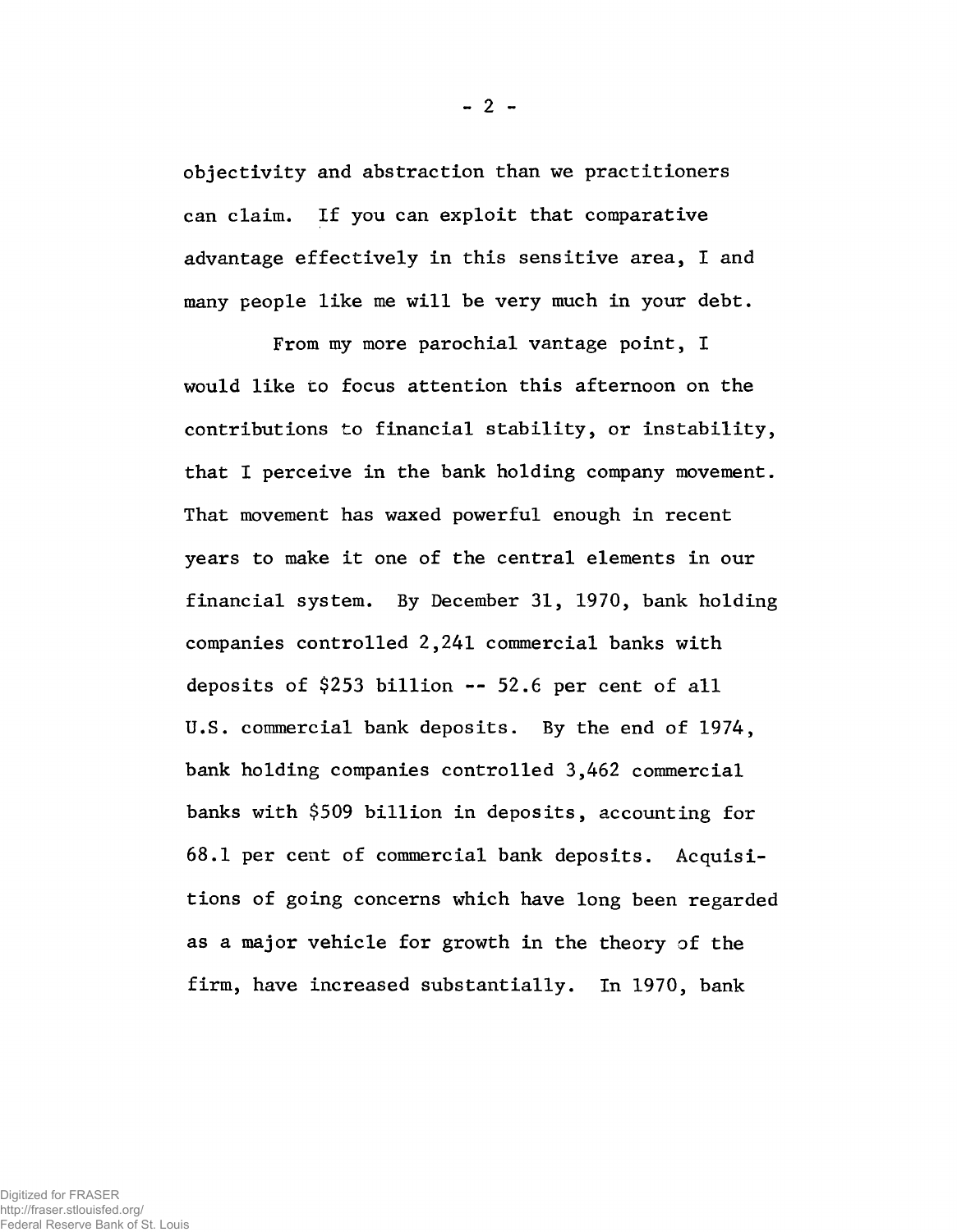holding companies accounted for slightly less than 50 per cent of all acquisitions of banks, whether by purchase by a bank holding company or merger into another bank. By 1973, this figure rose to over 73 per cent.

Expansion of bank holding companies into nonbank activities in recent years has also been impressive. The number of acquisitions of nonbank firms by bank holding companies rose from six during 1970 to 827 and 806 in 1973 and 1974 respectively. De novo entry into nonbank activities has also been substantial, with the number of such entries rising from 71 during 1971 to 542 during  $1974$ . An important contributor to these large acquisition numbers is the practice by many finance companies and other subsidiaries of separately incorporating offices in different legal jurisdictions. When such clusters of "office corporations" are netted out, however, the overall data still show the existence of 531 bank holding companies controlling 3,632 nonbank companies as of December 1970 and 721 bank holding companies with 4,812 nonbank companies by December 1973.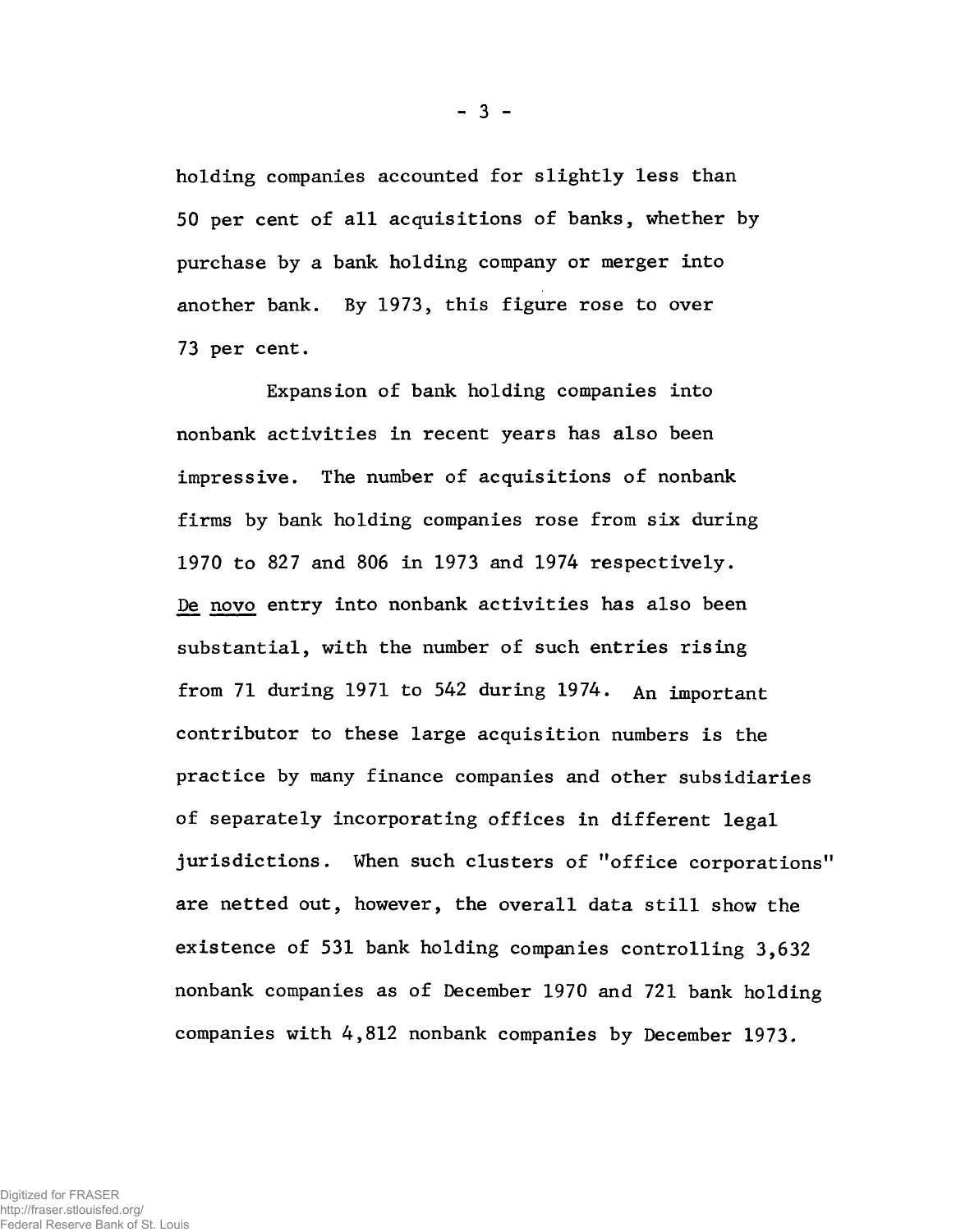These bank holding company dimensions raise two particular questions of stability in my mind. The first concerns the possibility of an undesirable interruption in the availability of financial services, such as can happen during periods of tight money.

Most such interruptions at individual firms are primarily the product of overaggressive management -management making decisions which exceed the firm's capacity to produce what is promised. While instances of overaggressive management have appeared in banking in recent years, it is worth pointing out that such behavior is not a necessary result of the bank holding company form of organization. The bank holding company is simply a convenient channel through which aggressive management behavior can express itself. As a general proposition, the bank holding company format can be held responsible for no more than inviting some overaggressive management behavior in banking because of the added scope for maneuver which it afforded.

 $-4 -$ 

II.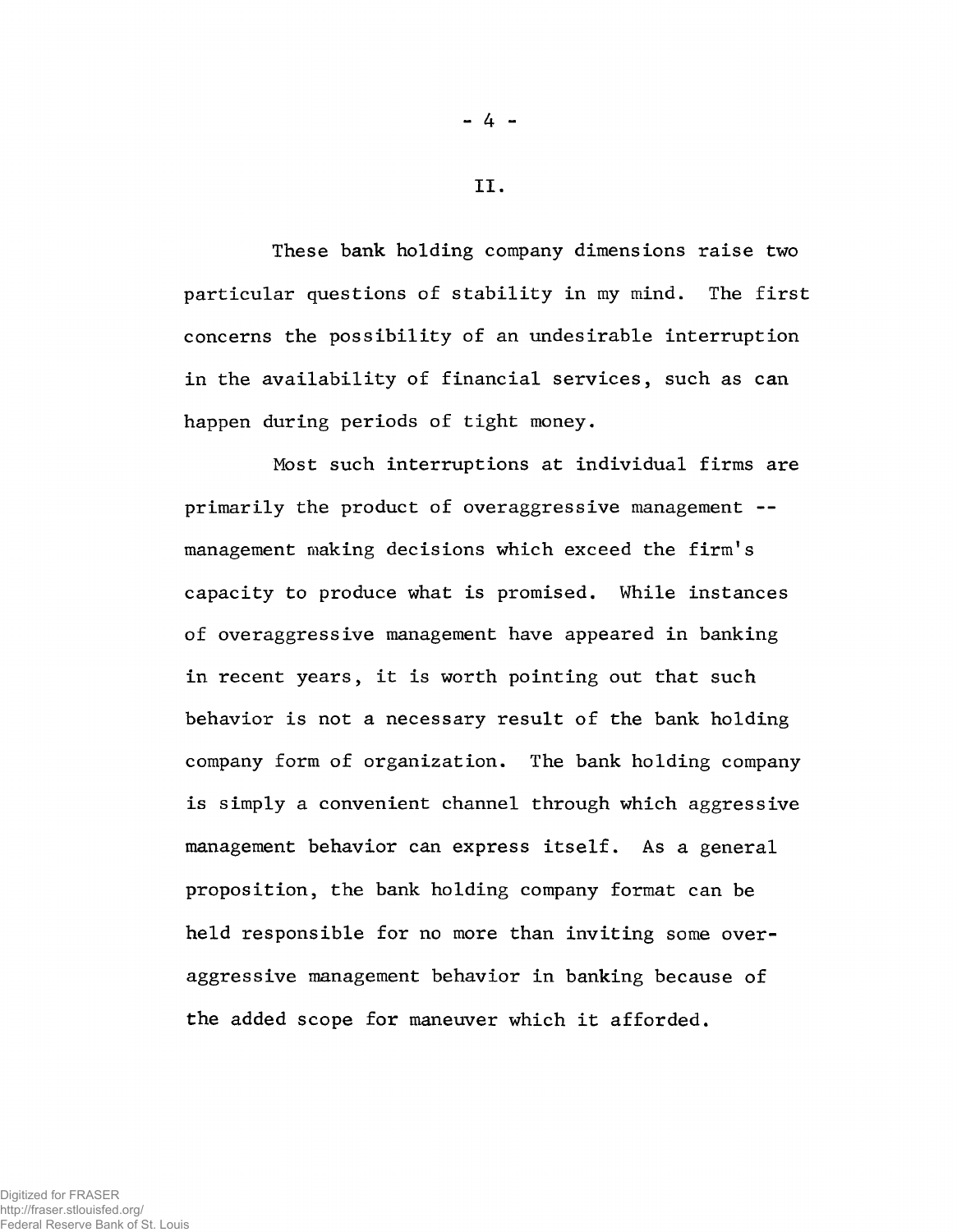Virtually all banks engaged in active financing of a substantial part of the nation's economic activity showed some deterioration in conventional "soundness" measures during the last few years, whether or not they were in a bank holding company. The equity-asset ratio for large holding company banks, however, appears to be lower on average than that for large independent banks. A multi-variate analysis by Board staff members has found evidence that among the 500 largest commercial banks (1) bank holding company banks tend to have a significantly lower capital-assets ratio than independent banks, and also (2) the capital positions of banks acquired by bank holding companies tend to decline relatively subsequent to their affiliation.  $\frac{1}{\cdot}$ For whatever reasons, bank holding companies appear inclined to increase the leverage of their bank subsidiaries.

 $-5 -$ 

*If* Heggestad, Arnold A. and Mingo, John J., "Capital Management by Holding Company Banks," Journal of Business, forthcoming. Incidentally, differences in bank size were accounted for in this study, and the data indicated that the above-cited differences are not simply due to bank size.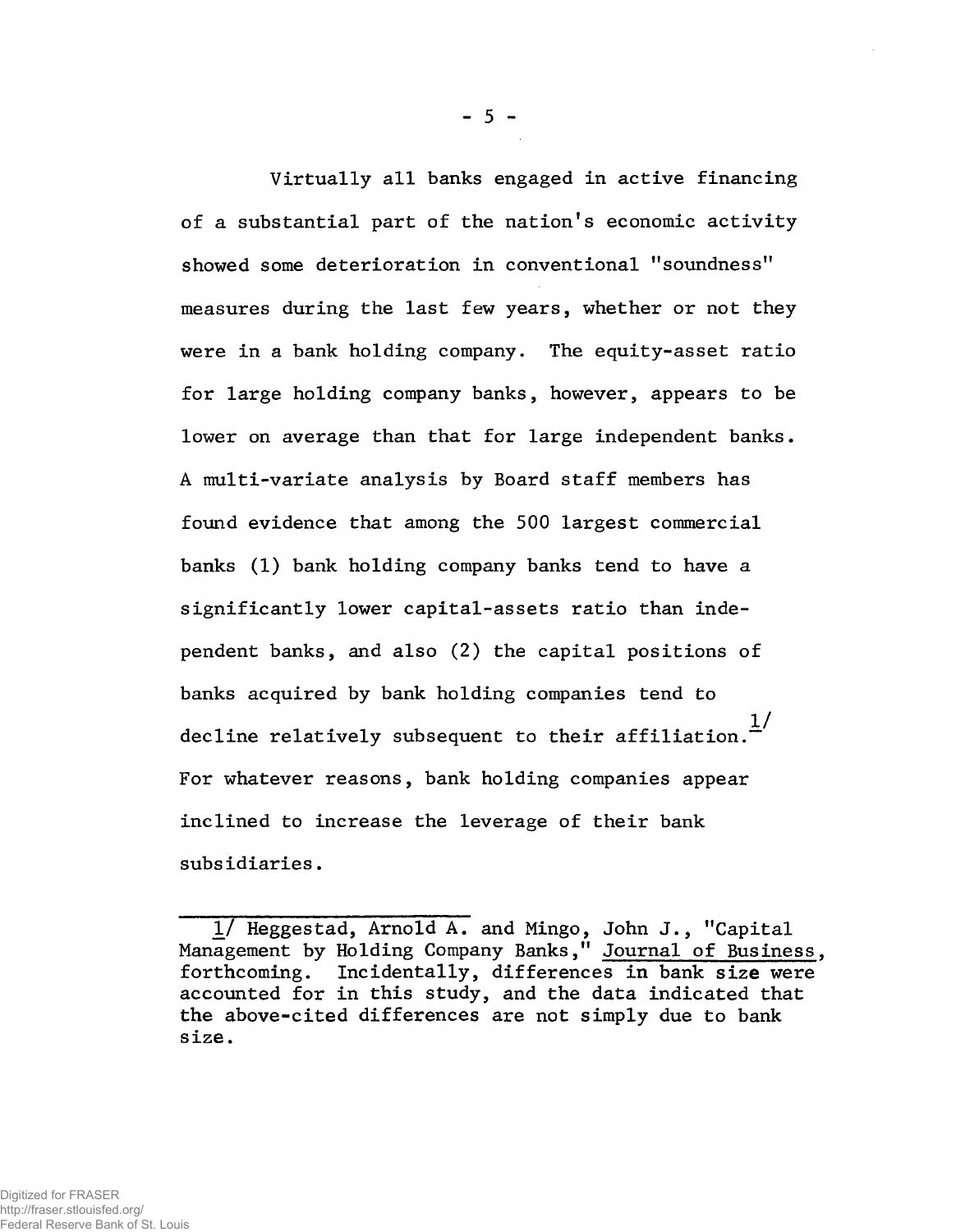A more selective way to judge the contribution of bank holding companies to financial stability is to look at the character of their acquisitions. The information that I can report on this score is more qualitative and judgmental, and is confined to domestic affiliations, but I believe it is nonetheless useful.

Turning first to banks that have been acquired by multi-bank holding companies, there have been a small number of seriously weak banks in various parts of the country that have been absorbed by bank holding companies in recent years. In every case I know, the weak bank was subsequently strengthened -- at least a little -- and such improvement is a clear and positive contribution to financial stability. The number of such rescues to the credit of bank holding companies would be larger, I believe, if appropriate legislation were adopted to liberalize some current statutory **2/** constraints on such efforts."

 $- 6 -$ 

<sup>2/</sup> The Board of Governors has recently proposed specific legislation to further this objective (S. 890 and H.R. 4008). One proposed provision would waive the present statutory 30-day delay between Board approval of a holding company acquisition and its consummation by the applicant; the second provision would allow a bank holding company to acquire a large failing bank in another state, if no desirable alternative buyer could be found.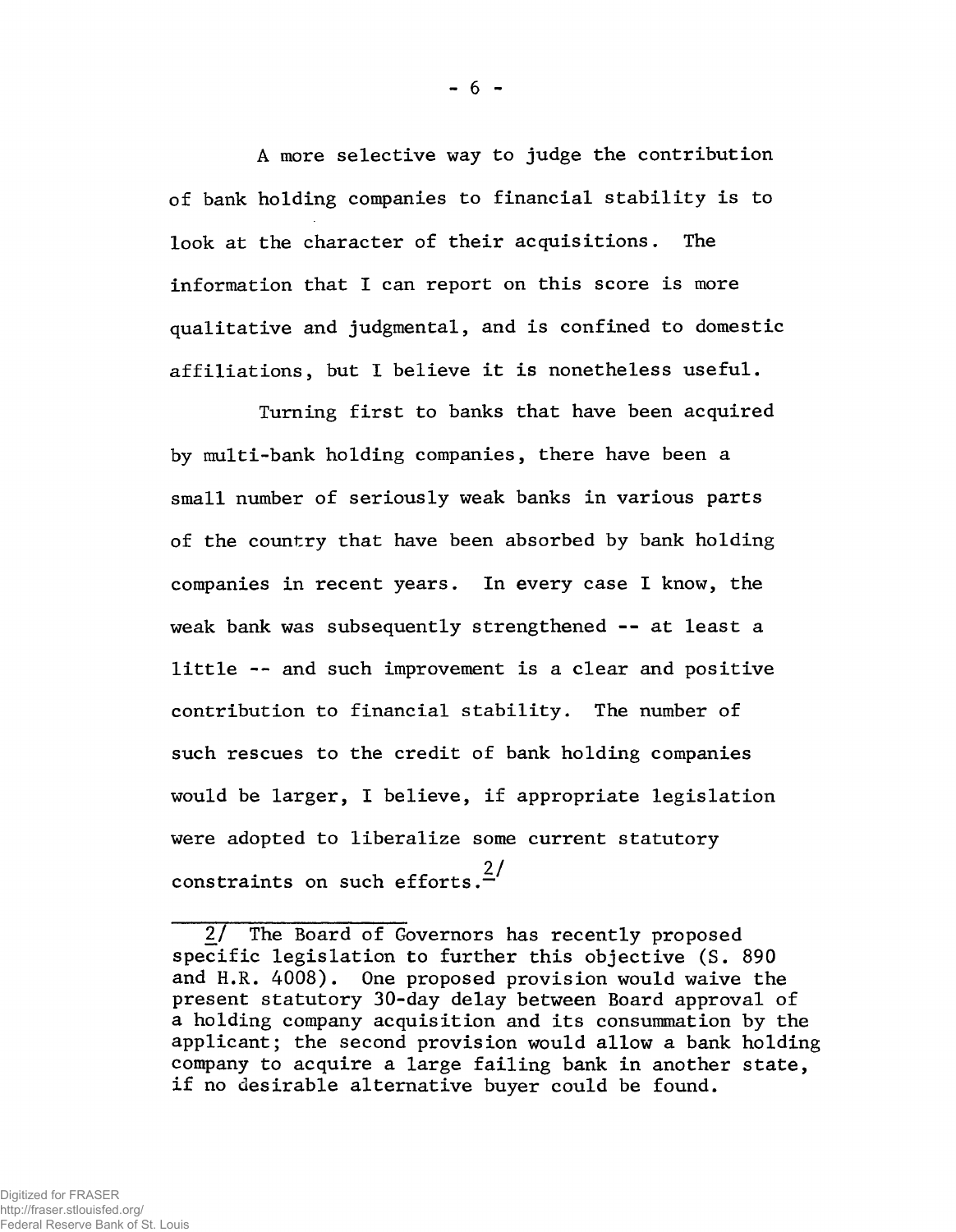More typically, however, banks acquired by bank holding companies had prior records of relatively conservative management, and their post-acquisition reports are more likely than not to show increased loans to their communities. Judged narrowly, such a change has to be scored as an increase in the potential instability of the particular subsidiary bank. A case can often be made, however, that the earlier management had been overly conservative, and that the holding company, because of its greater size and geographic diversification, is better equipped to handle higher loan ratios.

With respect to acquisitions of nonbank firms by bank holding companies, a rather different story emerges. Generally, the nonbank firms acquired by bank holding companies in recent years have been smaller and weaker financially than the acquiring organization.<sup>3/</sup>

<sup>3/</sup> At least partly, this may be a result of the demonstrated disinclination of the Board to allow the largest bank holding companies to acquire the largest firms in any bank-related industry.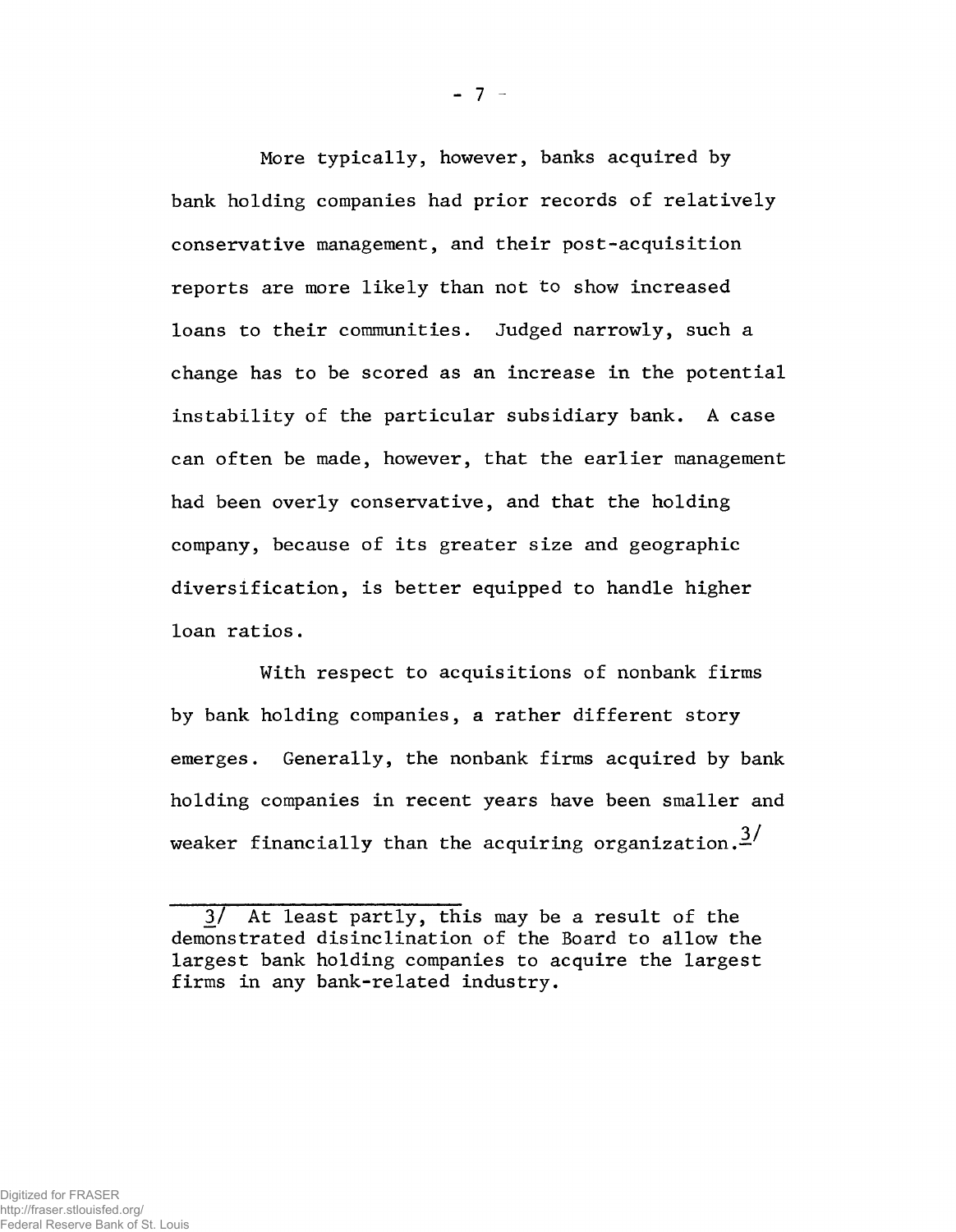Thus, in the first instance, affiliation with the more powerful organization strengthens the position of the nonbank firm. Oftentimes such strengthening is manifest in such concrete ways as reduced interest rates on sales of its debt obligations or loans from outside institutions. Improved access to funds by the new affiliate also has the potential for financing subsequent more rapid growth and less fluctuating volume relative to the affiliate's past performance or to the record of independent competitors in its industry.

These changes are of sizable import for the financial system, since in several key nonbank financial lines the percentage of the industry's total receivables held in bank holding company organizations has become substantial. The table below presents estimates of how far that penetration has proceeded in the consumer and sales finance industry, mortgage banking, factoring, and lease financing.

 $-8 -$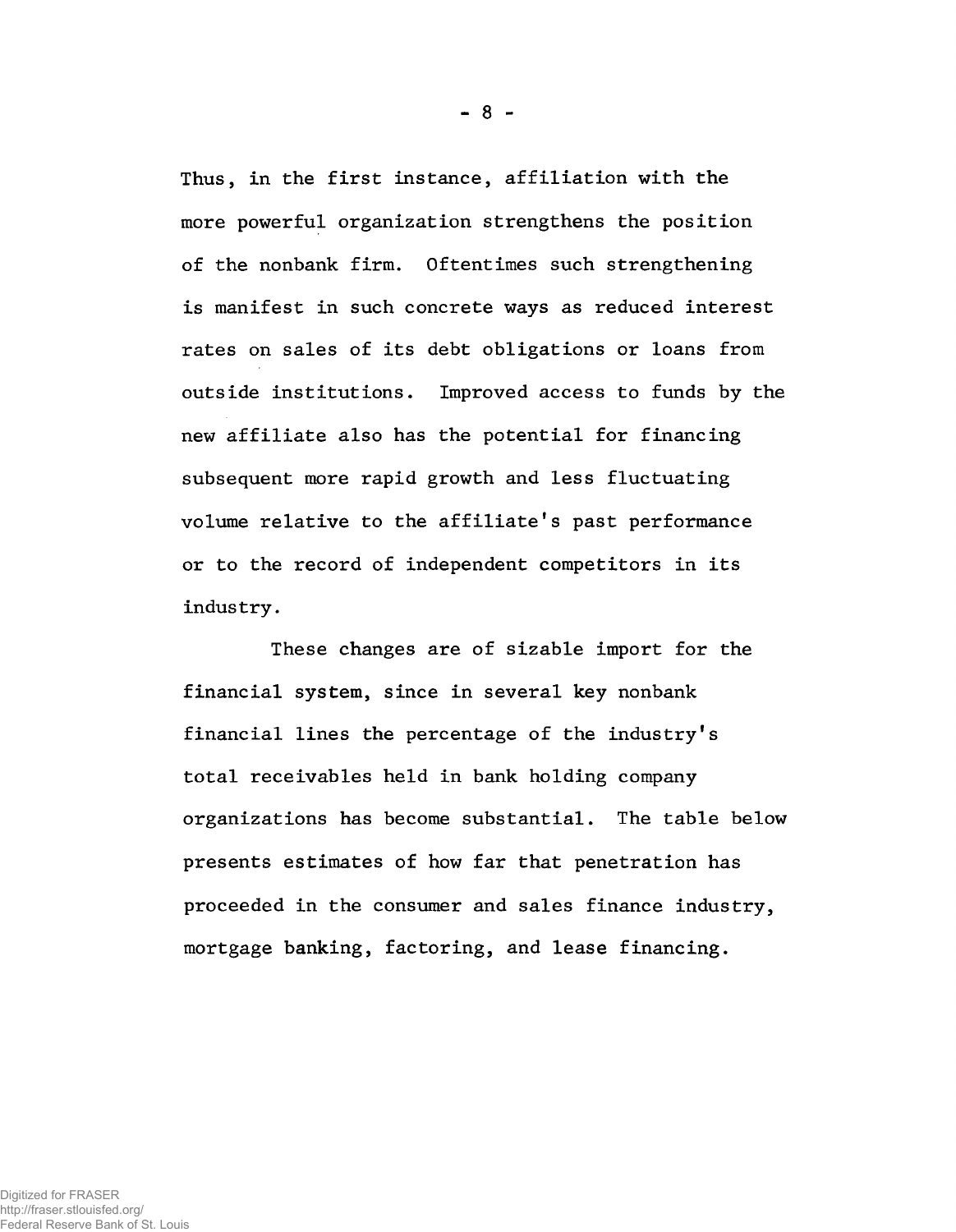These are all lines of activity in which many independent firms have experienced sharp cyclical ups and downs in their ability to finance customer demands. At least for such firms, the protective wing of a parent bank holding company has usually brought a greater measure of financial stability.

### Table 2

# Estimated Shares of Industry Receivables Held by Bank Holding Companies December 1974

| Industry                                                          | Share Held by Bank<br>Holding Companies<br>and Nonbank<br>Subsidiaries |
|-------------------------------------------------------------------|------------------------------------------------------------------------|
|                                                                   |                                                                        |
| Consumer and Sales Finance<br>(86 largest noncaptives)            | 22%                                                                    |
| Consumer and Sales Finance<br>(105 largest, including captives)   | 9%                                                                     |
| Mortgage Banking<br>(100 largest measured by volume)<br>serviced) | 32%                                                                    |
|                                                                   |                                                                        |
| Factoring (30 largest)                                            | 50%                                                                    |
| Leasing (estimate)                                                | $10\%$                                                                 |
|                                                                   |                                                                        |

Source: Board of Governors of the Federal Reserve System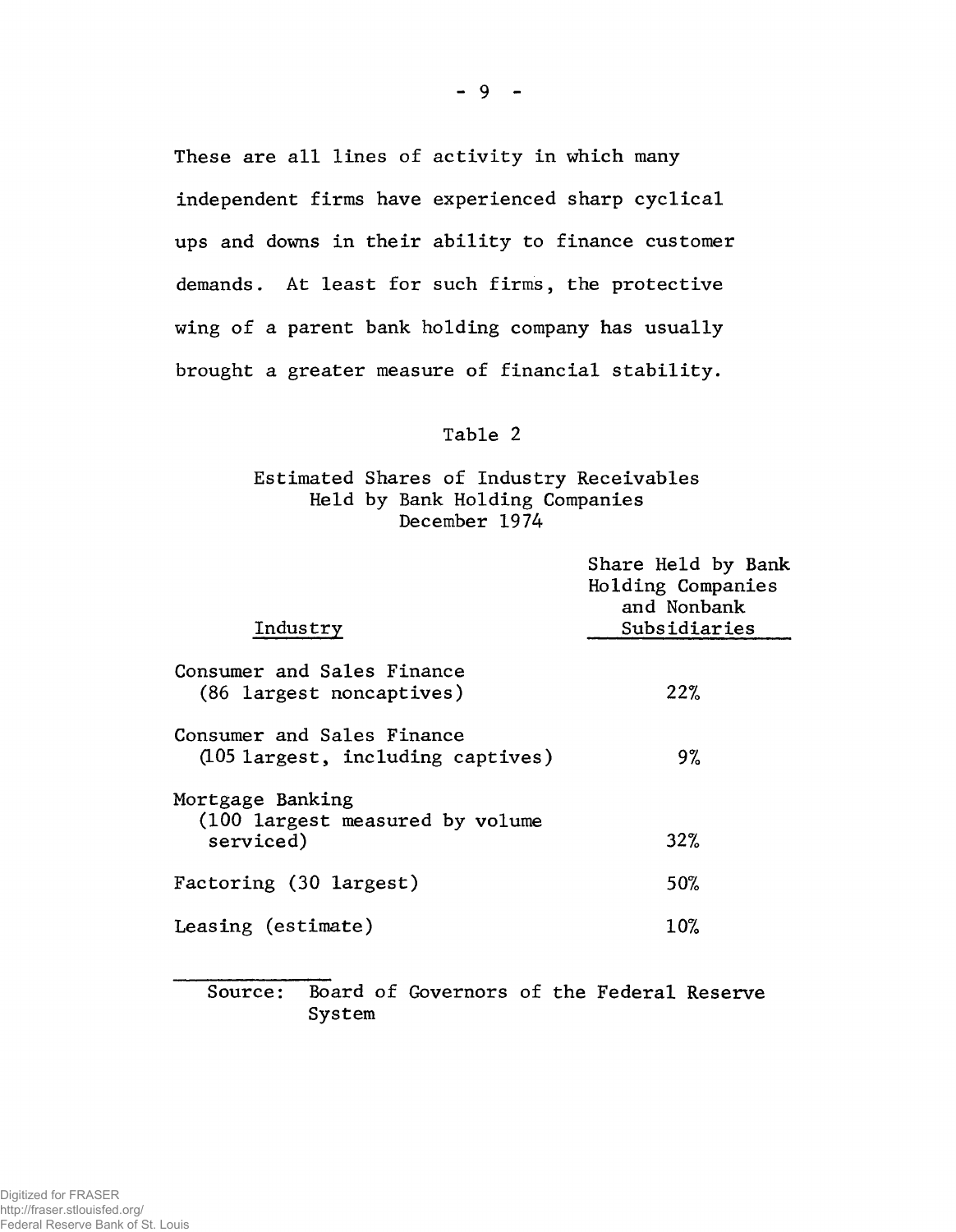On the other hand, it is impossible to avoid the logical conclusion that absorbing these weaker nonbank affiliates has placed a greater burden on the resources of the parent holding company, and also on its lead bank or banks. This is all the more true because reports to date suggest that bank holding companies may tend to leverage their nonbank affiliates more than the independent competitors of such affiliates. Such greater leveraging underlines the reliance upon the strength of the parent company and lead subsidiary bank(s) to achieve and maintain adequate market acceptance.

Presumably it is an acceptable assertion that banks on average are less risky enterprises than their nonbank affiliates. Nonetheless, since the latest wave of nonbank acquisitions began around 1969, I know of only a handful of cases in which nonbank affiliates' performance was so poor as to seriously destabilize the parent holding company or its lead bank. The problems of a few affiliate mortgage companies and bank- and bank holding company-sponsored real estate investment trusts fall into this category.

 $-10 -$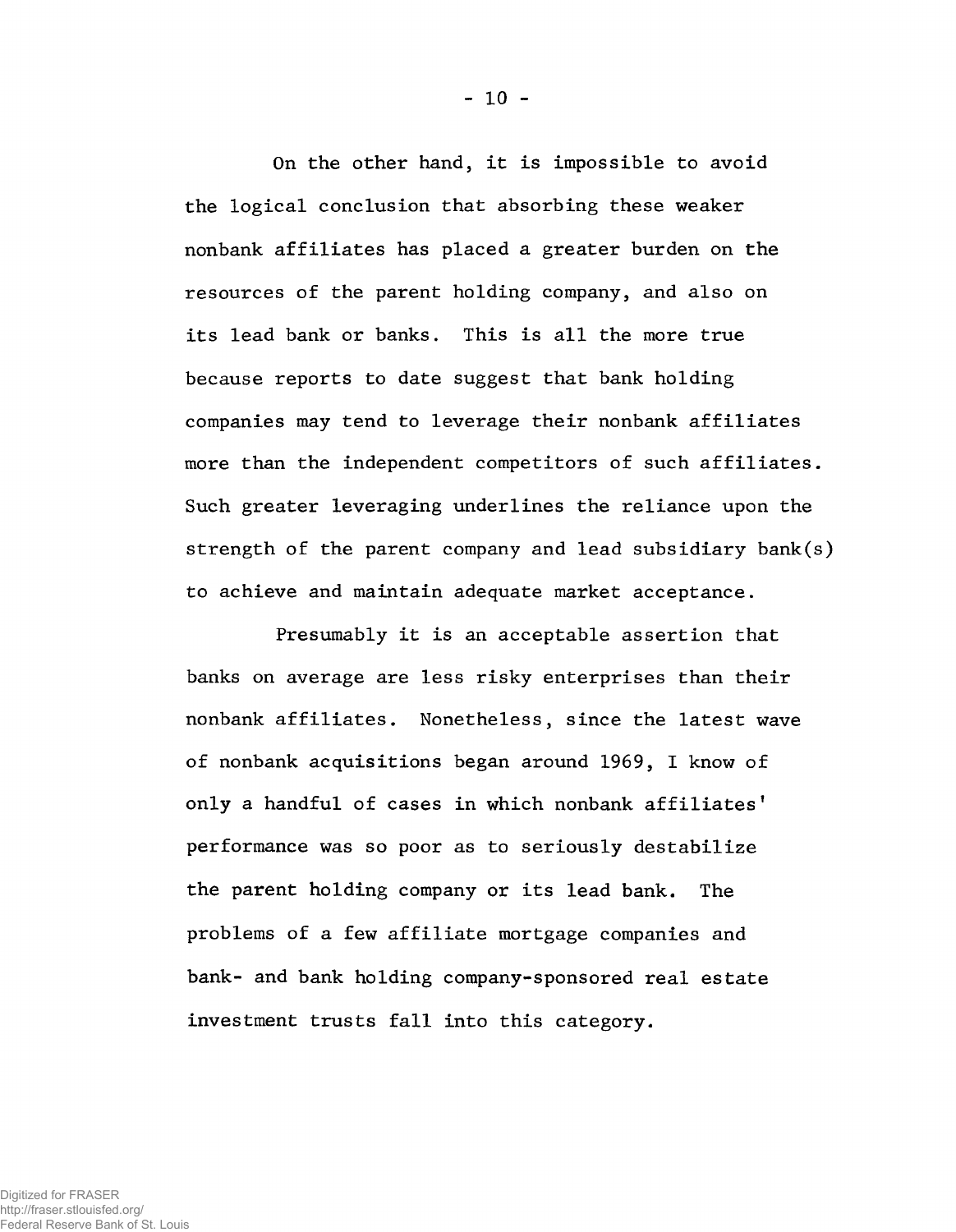In the most extreme case, that of the Beverly Hills Bancorp, analogous difficulties were instrumental in bringing down the bank, but in other cases to date the damage has been more limited.

The passage of more time, of course, could bring more problems to the surface. On the other hand, the past year was surely a time of unusual financial stress. Managements have generally become more conservative, and so have creditors of bank holding companies. Future years may be less turbulent and provide opportunity for more settled operations with less depressed net earnings.

In trying to judge the degree of instability injected by nonbank affiliates, it is important to keep in mind what a small share of total bank holding company assets they presently represent. At last report (1973), balance sheet assets of nonbank affiliates accounted for only 3 per cent of the total assets of 69 of the largest bank holding companies. Extra risks of those dimensions are not likely to constitute a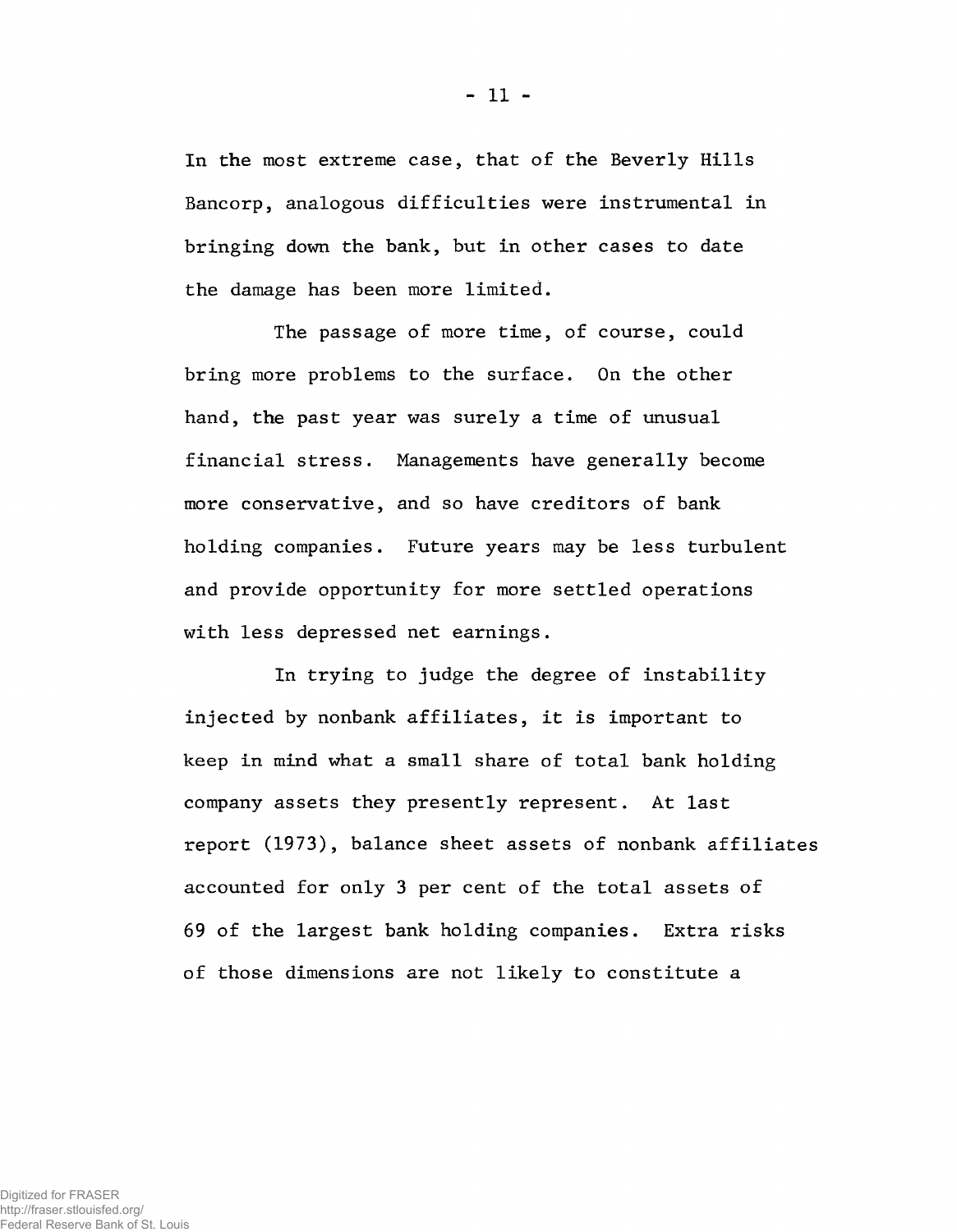threat of any major consequence to the banking system as a whole, even though the viability of an individual organization might be prejudiced.

While such industry dimensions are still relatively modest, however, there are certain areas of doubt or uncertainty which might well be clarified in the interest of promoting financial stability. One involves possible differences of view as to the extent to which bank and bank holding company resources will in fact be drawn upon to pay the liabilities of any nonbank affiliate. The fact is that current law and regulation limit the ways in which bank resources can be tapped to meet problems that afflict affiliates. Business considerations, however, typically impel a bank holding company management to do whatever it responsibly can to honor the obligations of its affiliates.

Occasionally, among the interested groups dealing with a bank affiliate — its creditors, its customers, and its parent's shareholders, directors, depositors and regulators -- representatives of one

- 12 -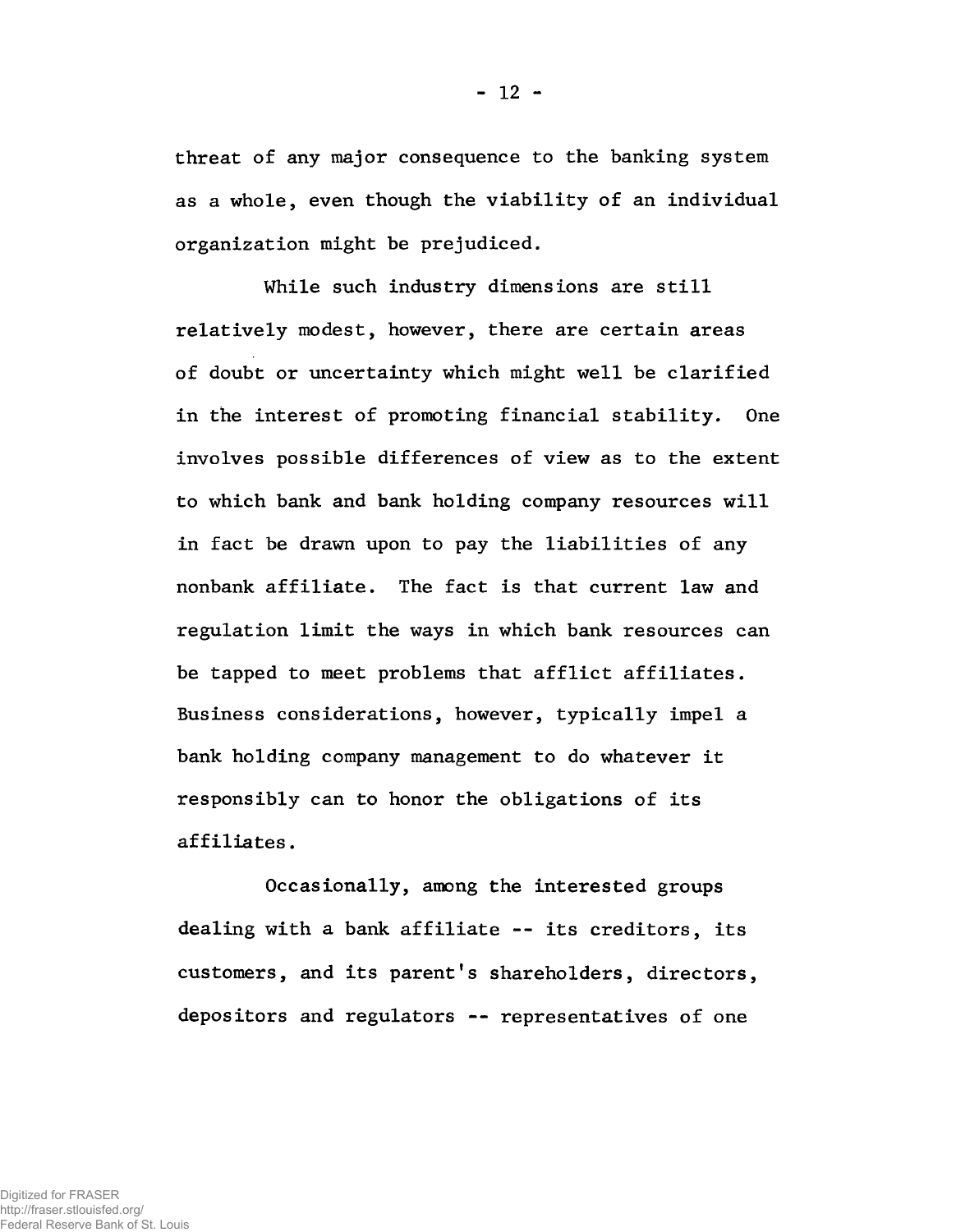group will voice a stronger or weaker expectation than another as to parent and lead bank support for the nonbank affiliate in time of need. It will be important for the future of the industry for such views to be homogenized. Both holding company managements and their regulators need to work assiduously at this task.

A second area in which clarification would be timely deals with "double leveraging." This phenomenon can take place in a variety of ways, but is thought of most simply as a bank holding company borrowing money and investing it in equity securities in its key bank affiliates.

Within judicious limits, this kind of financing can have significant tax advantages for the holding company. That double leveraging is often practiced is indicated by the fact that the 25 largest bank holding companies combined invested \$417 million in new equity of their subsidiary banks in 1972 and \$371 million in 1973. $\frac{4}{1}$  These equity investments in subsidiary

Acquisitions of banks and acquisitions of existing shares in partially-owned banks are excluded.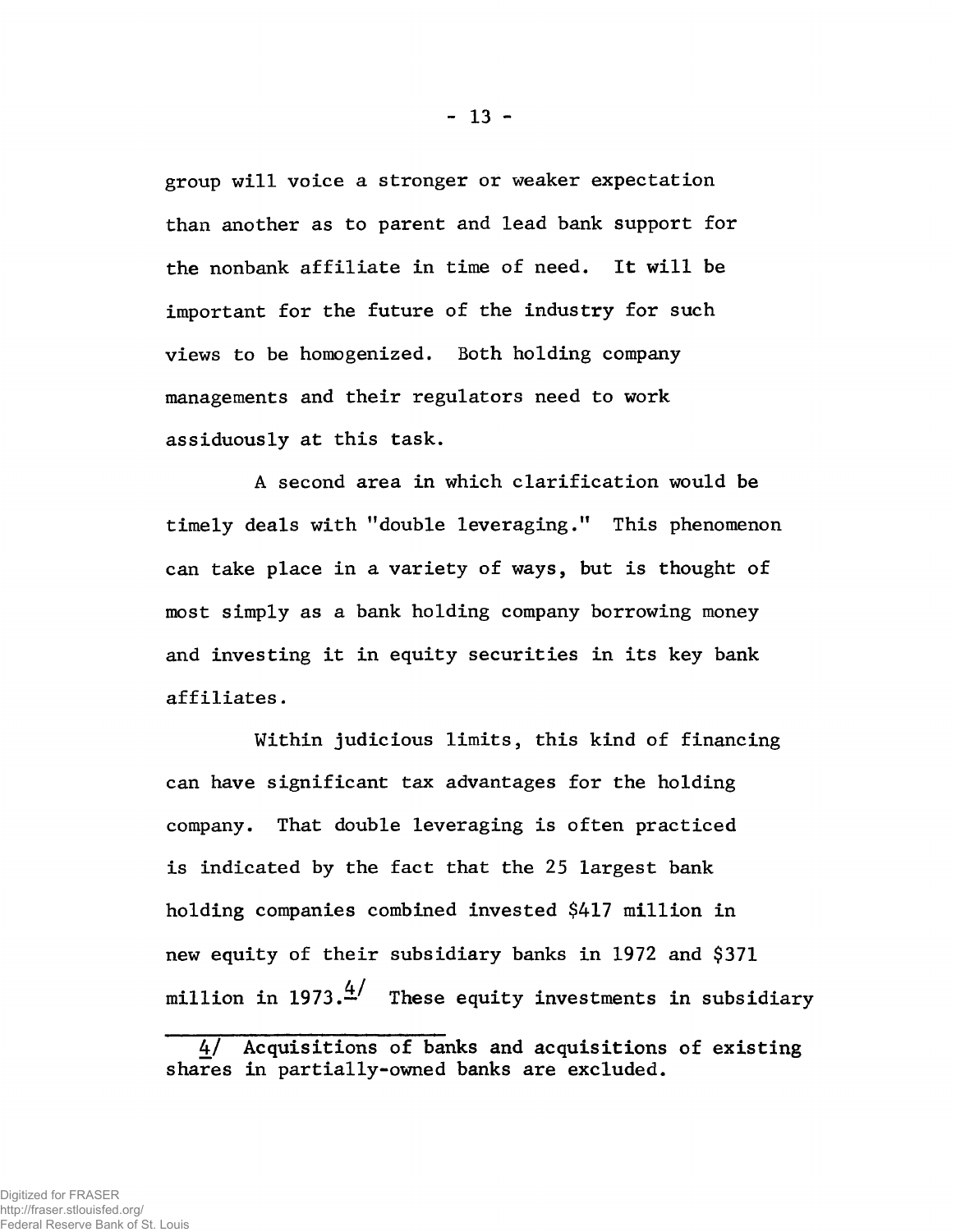banks substantially exceeded the net new equity issued by the parent bank holding companies. Parent company issues totalled \$140 million and \$116 million in 1972 5/ and 1973 respectively.

That double leveraging has thus far been judiciously practiced is suggested by the fact that, for the 25 largest bank holding companies as of 1973, the total of their equity investments in all bank and nonbank affiliates was only 8 per cent larger than the recorded shareholders' equity in their parent holding companies. Reassuring though this experience may appear to date, market questions as to what might be safe limits for "double leveraging" suggest the wisdom of developing a realistic consensus on this point as well, underscored by supervisory or regulatory action if need be.

<sup>5/</sup> Only \$58 million of that \$256 million of parent company equity issues in 1972-73 was raised by sales in the public market; the other \$198 million of equity was obtained through conversion of existing debt and stock option plans. Shares issued in acquisitions are excluded from these figures.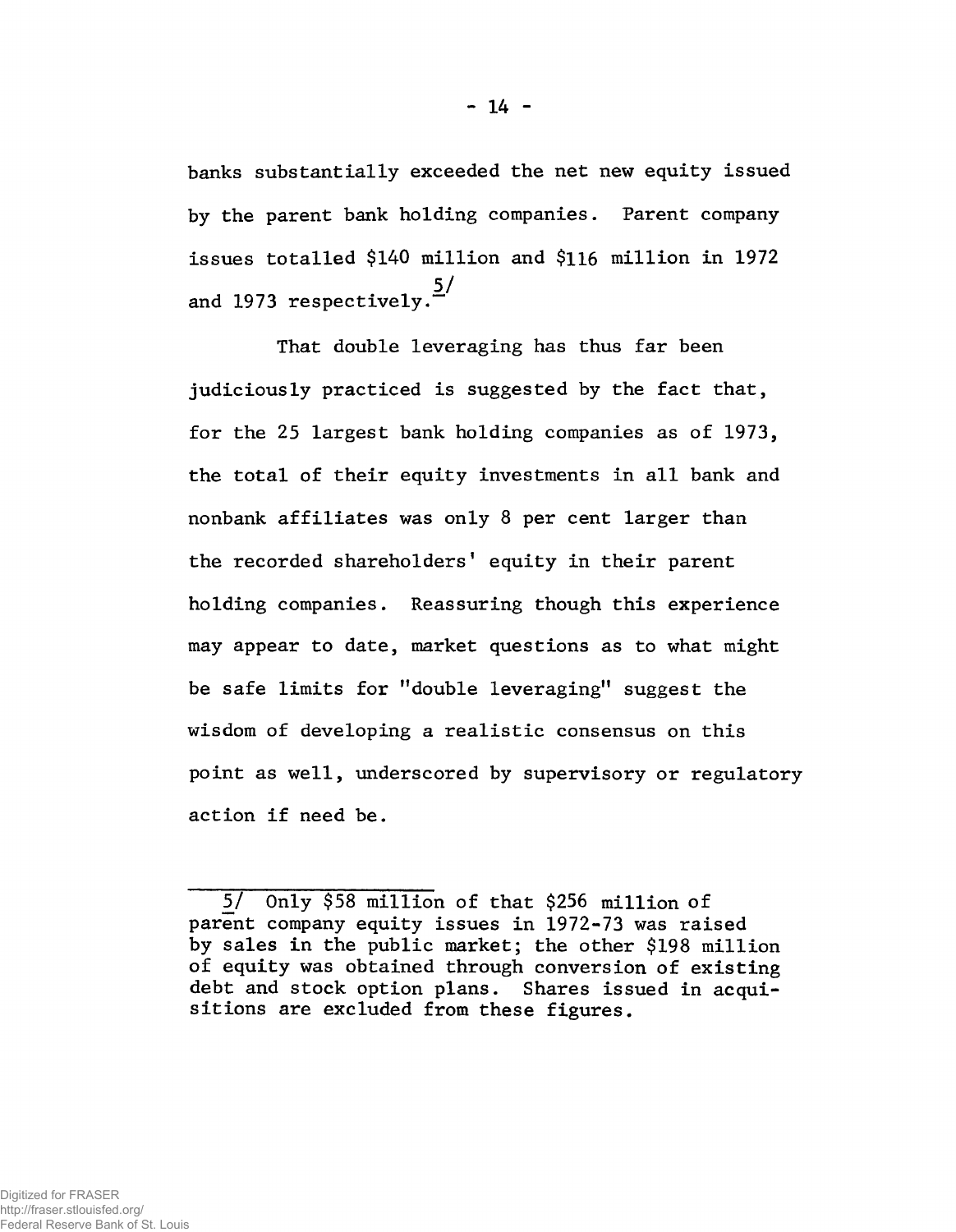Thus far in my remarks I have concentrated on considerations of financial stability in the most conventional sense of that term. In this section of the paper I should like to turn to a second and less desirable dimension of financial stability — namely, the local market stability that can result from a less than vigorously competitive group of sellers of financial services.

That kind of market stability, with sticky prices, little service innovation, and tacitly uncontested market shares, epitomizes much of what economists count on competition to dispel. In general, it is regarded as in the public interest to dispel any pockets of such excessive market stability. A powerful force for dispelling such pockets of stability has been created by the recent rapid spread of bank holding company organizations into new services and new geographic markets. Time after time, the intrusion of an out-of-town

#### Digitized for FRASER http://fraser.stlouisfed.org/ Federal Reserve Bank of St. Louis

III.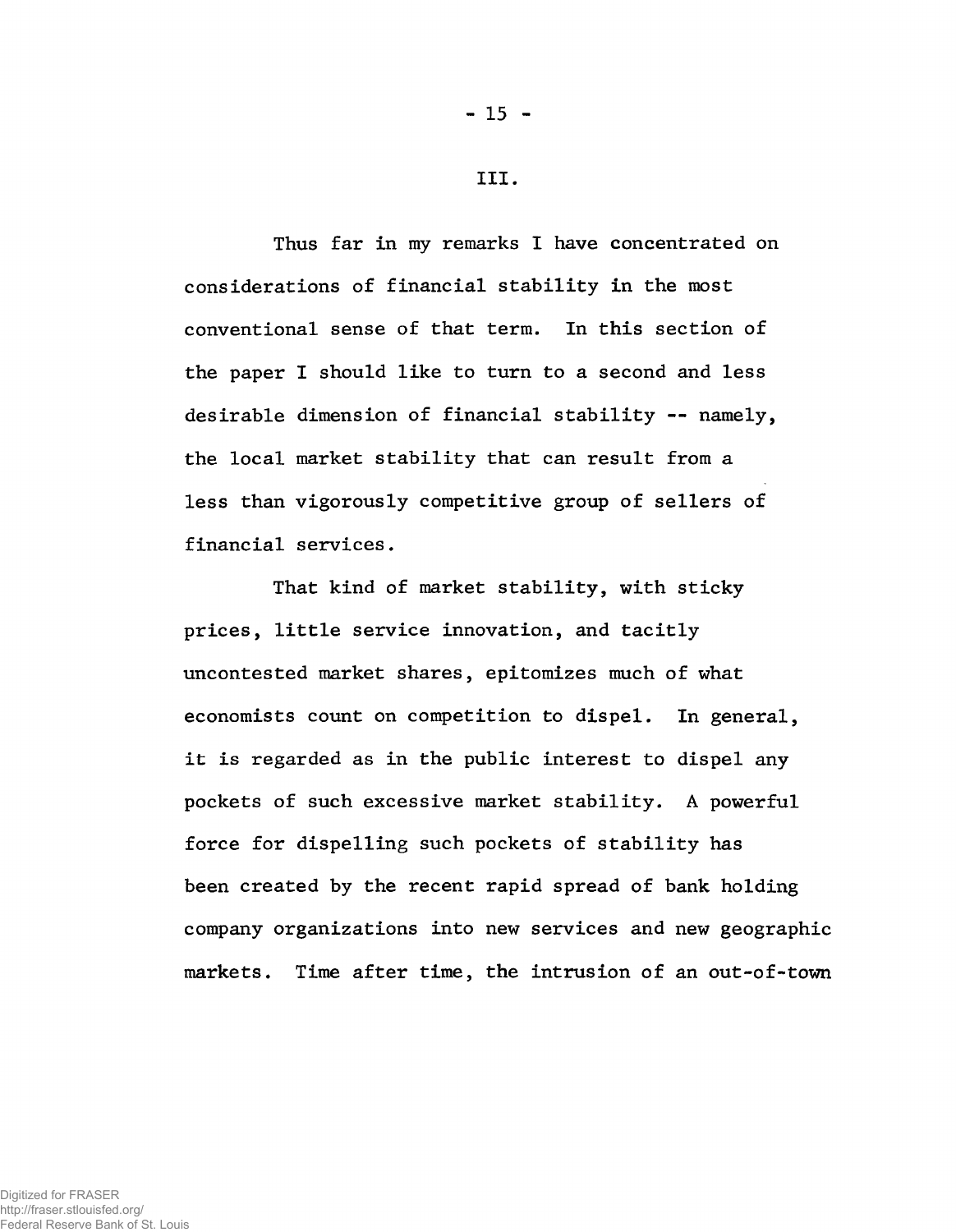bank holding company affiliate into an existing market has apparently stirred price reductions or service improvements. It has been impracticable to document the extent or duration of that improved treatment of customers. The changes, however, have clearly been in a beneficial direction from the point of view of customer interests (so long as the penetration of markets is not accomplished by predatory behavior), and may in the long run represent the strongest set of arguments for the bank holding company format.

Such benefits are most likely, of course, when the bank holding company is moving out of its existing markets and seeking to penetrate new ones. Consequently, bank regulatory authorities appear more inclined to approve ventures into new geographic markets than added acquisitions in local markets in which the applicant is already a significant participant.

To some commentators, the vision of a moderate number of large, strong and diversified bank holding companies spreading out in overlapping fashion in a

 $- 16 -$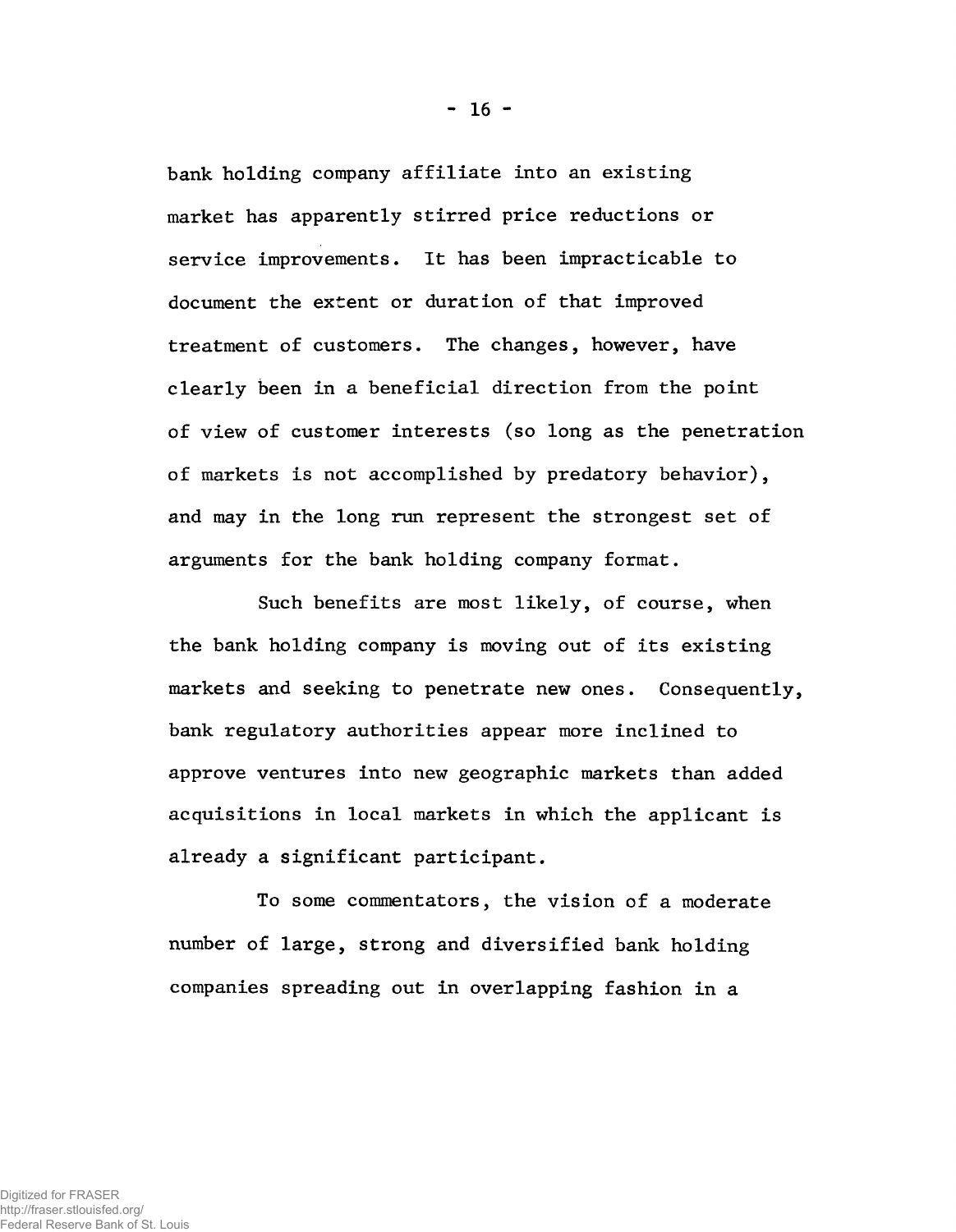multiplicity of geographical markets seems to promise a practical optimum in the competitive provision of banking and related services. To me, however, that vision is clouded by the attendant temptation to engage in oligopolistic behavior that may sometimes afflict firms facing each other in a number of markets. The more closely adjacent those markets are, and the fewer the organizations competing in each, the greater the temptation to oligopolistic behavior is likely to be.

Economic theorists have tried to conceptualize these intermarket relationships of firms in several ways. The concept of linked oligopoly is clearly applicable to these cases, and to some extent the more diffuse ideas of concentration of resources and conglomerate power can be made relevant. Other economic theories have emphasized what amounts to the other side of this same coin, namely, the beneficient competitive effect that can flow from strong firms close by that have not yet entered that

- 17 -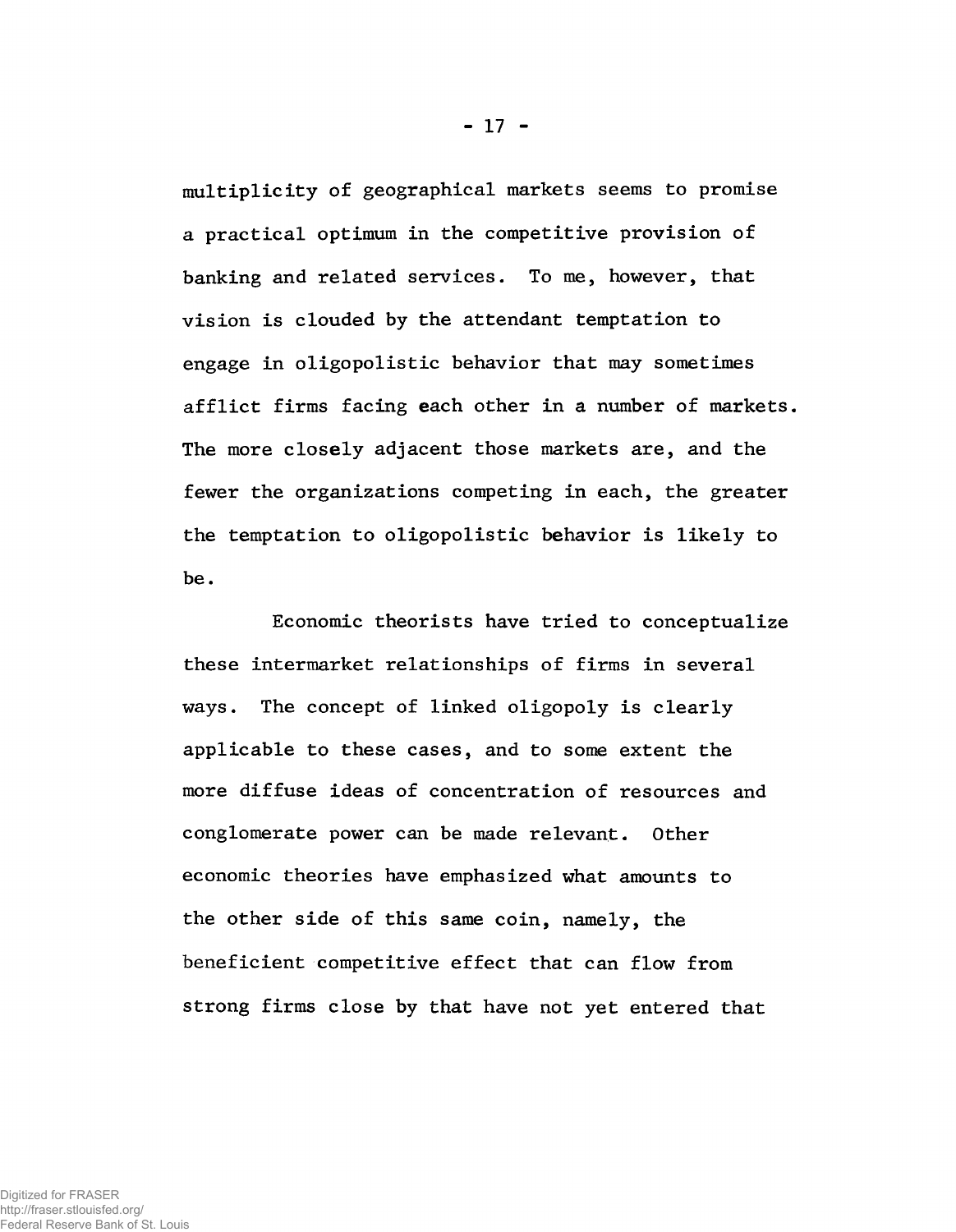particular market. The concepts of potential competition and, more recently, probable future competition, fall into this category.

Another and more novel concept of competitive discipline also seems to me to be applicable to these situations. That concept concerns the possibility that, if badly enough treated, customers of a bank in one market might be willing to travel to an adjacent market to seek banking services. I have articulated this idea -- labeled the "threat of customer exit" - at greater length in the attached appendix, along with summaries of the economic and legal status of other concepts just mentioned. Suffice it to say here that such concepts of potential intermarket relationships among banking firms and their customers argue for caution in permitting bank holding companies to expand into geographical markets that are closely related. I believe that economic research is making it gradually clearer that competitive forces can flow from sellers of banking and related services in nearby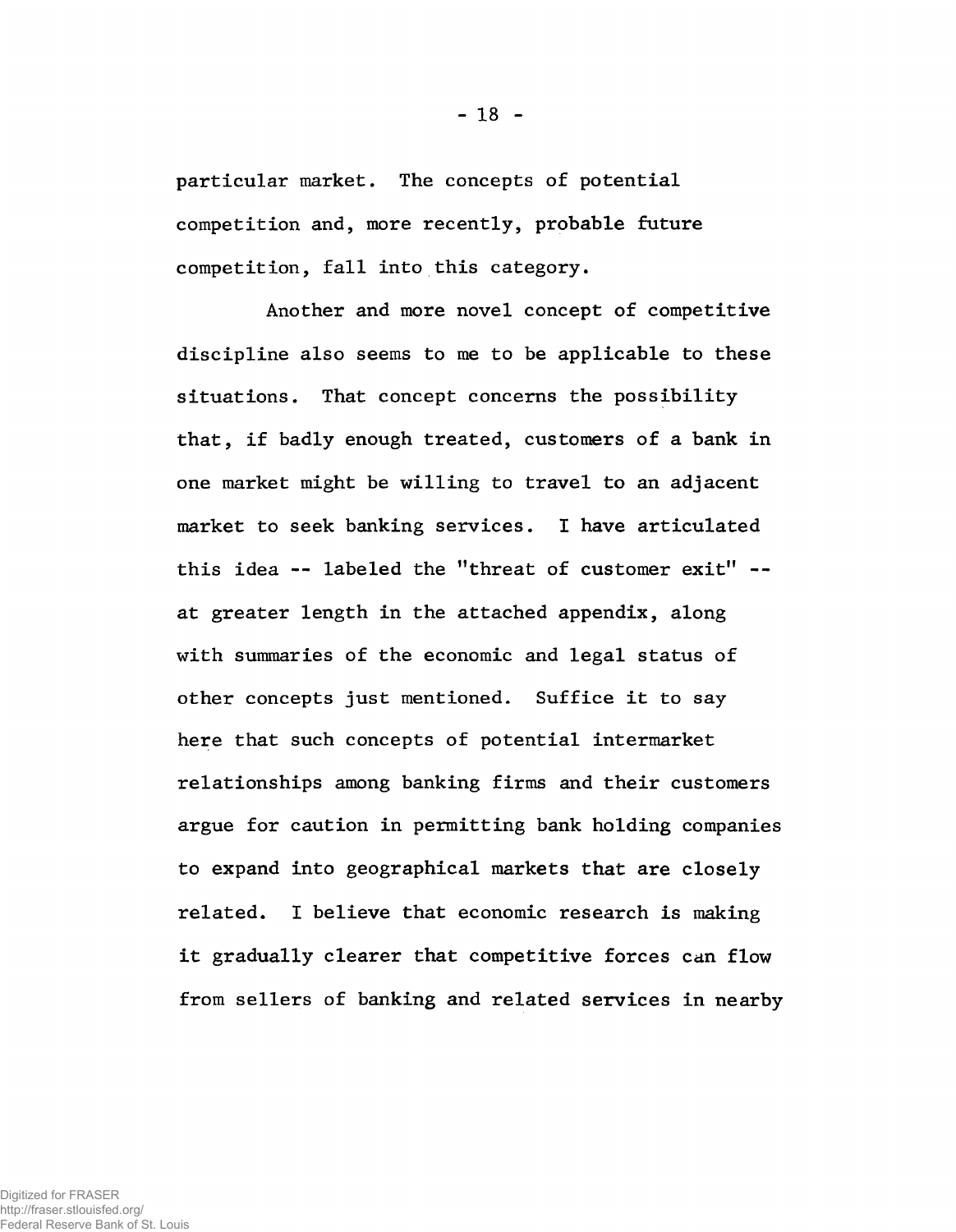markets. Therefore, in cases in which local competitors are not sufficiently strong and numerous to assure vigorous competition by themselves, preservation of additional banking organizations in nearby markets may help to promote competitive vigor.

Bank holding companies whose acquisitions are dispersed widely enough to avoid interfering with this pro-competitive influence from banks in nearby markets may be adopting the optimal long-run growth strategy from the point of view of the bank customer. Hopefully, enough research into this and related issues will have been stimulated to develop progressively clearer guidance in such judgments for banks, bank customers, and regulators alike.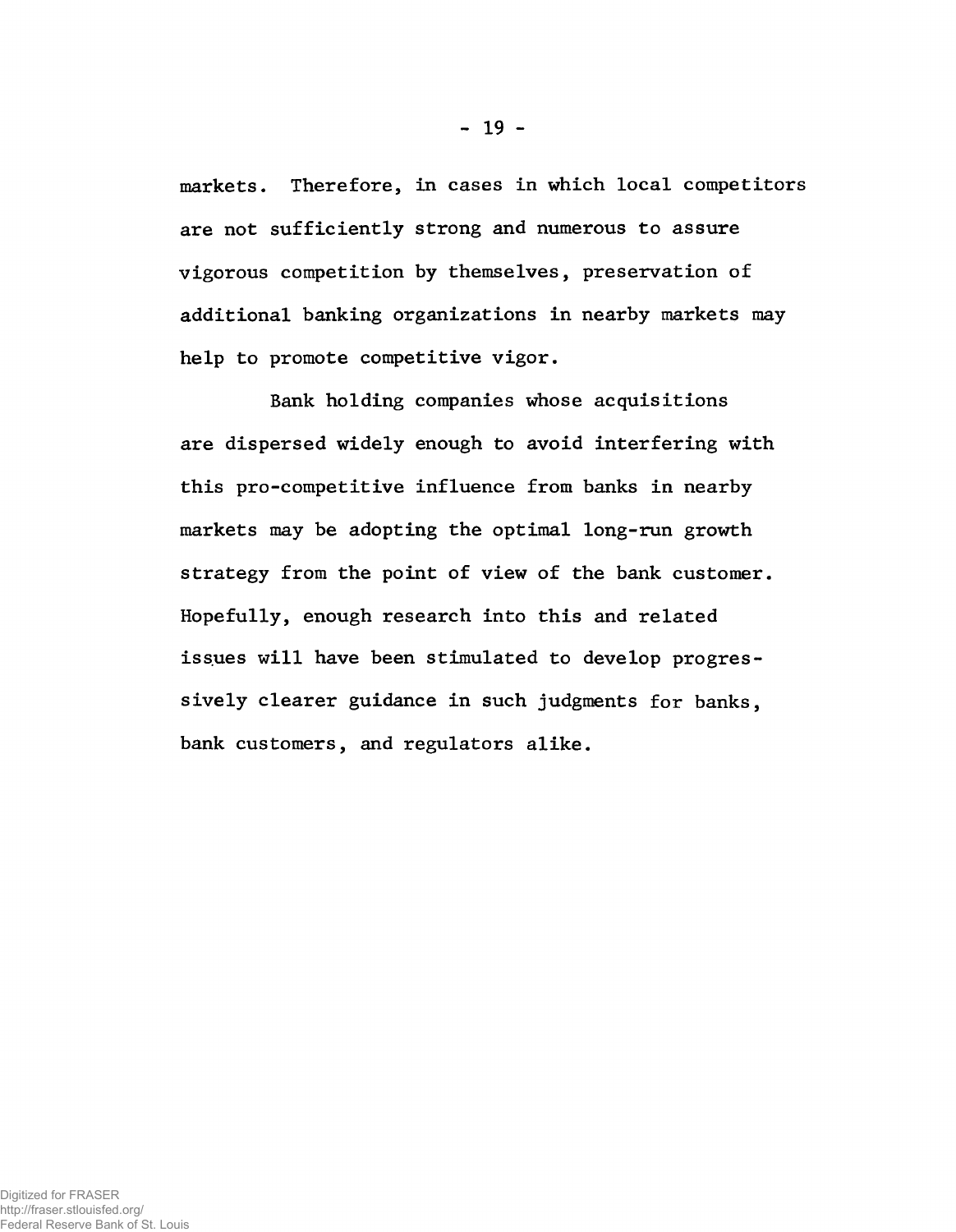It is clear that the bank holding company form of organization has become an important feature of the United States financial system in just a few years. In this paper, I have argued that the magnitude of the bank holding company movement, combined with its aggressive management, has significant implications for financial stability as well as for the stability (or degree of competition) of intermarket relationships among firms.

I have suggested that there are several actual or possible tendencies within the bank holding company movement that would generally be regarded as favorable to stability and several which are unfavorable. Thus, with respect to stability of financial institutions, favorable effects are associated with (1) holding company acquisition and support of some smaller, financially weak banks and nonbank firms that had a relatively high risk of failure, (2) their relatively aggressive community lending policy, and (3) their

 $- 20 -$ 

IV.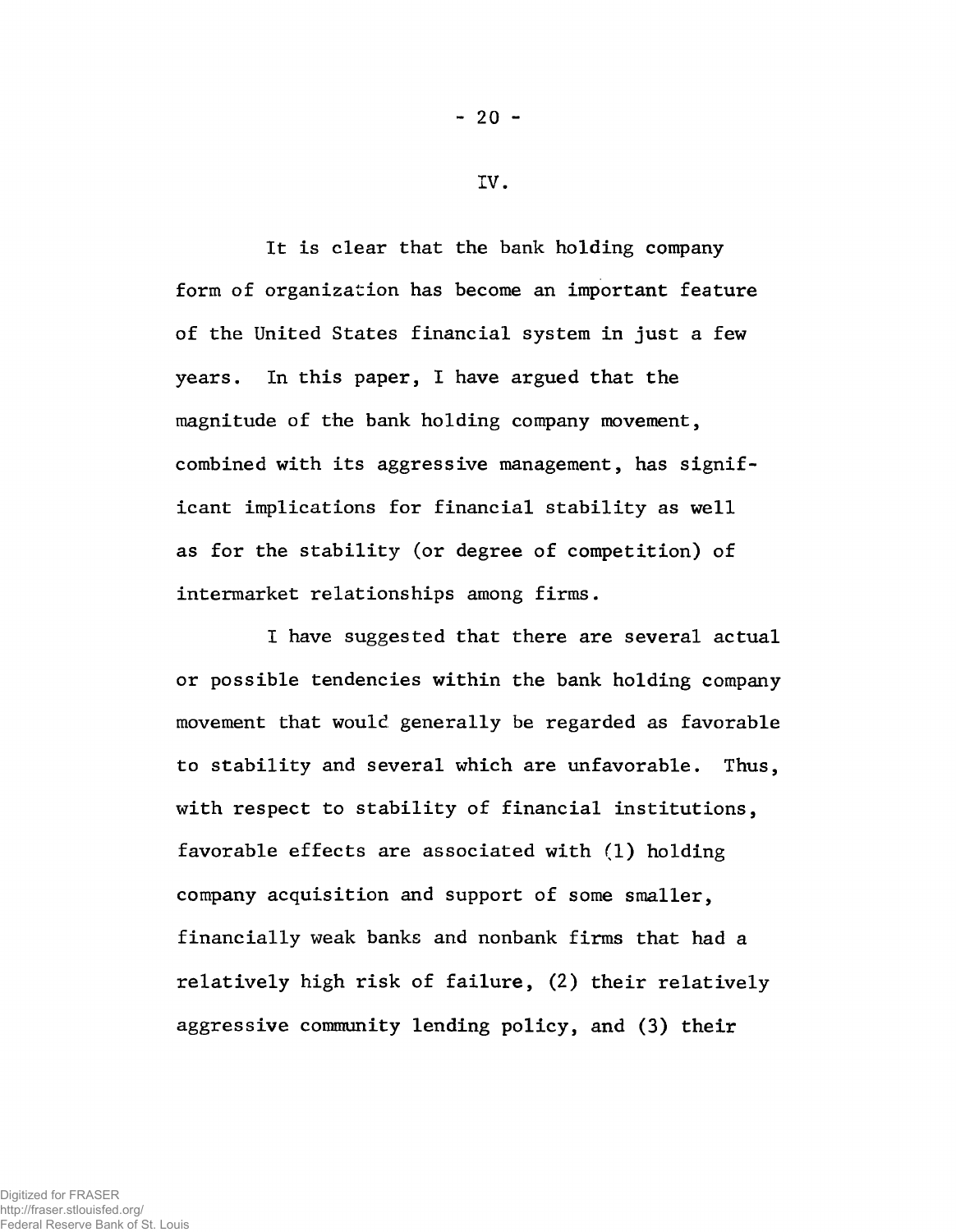potential for diversification of risks across numerous markets and services. One major source of instability is associated with the relatively high degree of leveraging found in bank holding company organizations. Nonbank affiliates tend to be more highly leveraged than similar independent firms, and holding company banks themselves are often somewhat more leveraged than independent banks. This situation can be aggravated in those cases where double leveraging occurs at the holding company level. A second source of instability is the riskier quality of assets that some nonbank affiliates may bring into their bank holding company organizations.

With respect to the influence of bank holding companies on the stability of market relationships, the most pertinent questions arise from the multimarket dimensions of their activity. My review of the concepts that attempt to deal with firms in a multi-market setting indicates that some of these concepts view diversification as having a favorable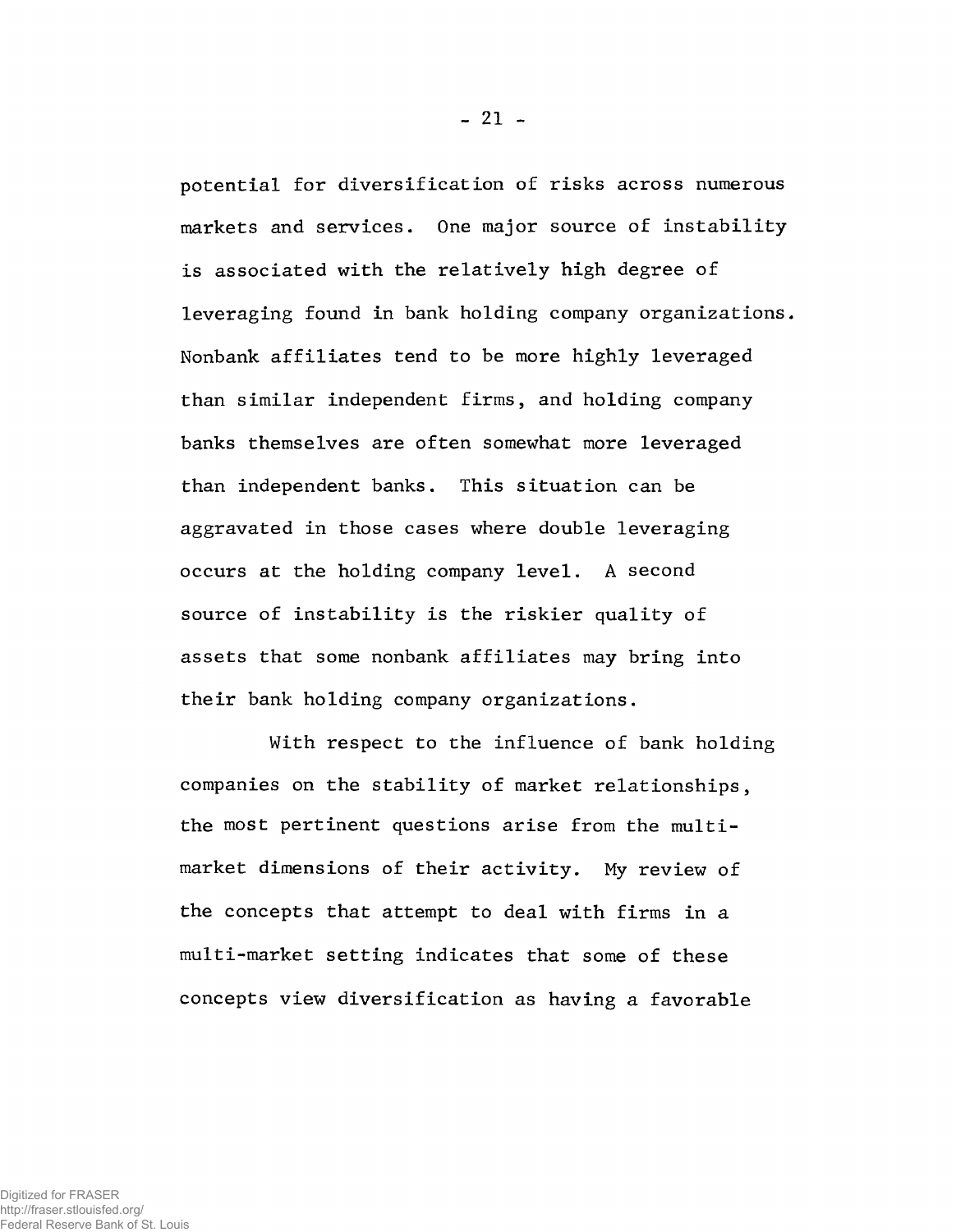(destabilizing) effect on interfirm relationships while others find an unfavorable (stabilizing) effect. I have added to this list of ideas by suggesting that, at least in some situations, exiting customers may be an influential agent in intermarket relationships between firms.

Research that would further illuminate the stability issues that I have raised in this paper could provide an important ingredient for the formulation of rational public policy toward the evolving role of bank holding companies in the American financial system. I sincerely hope that those of you in the academic community will find sufficient challenge and stimulation in these issues to apply your talents to them.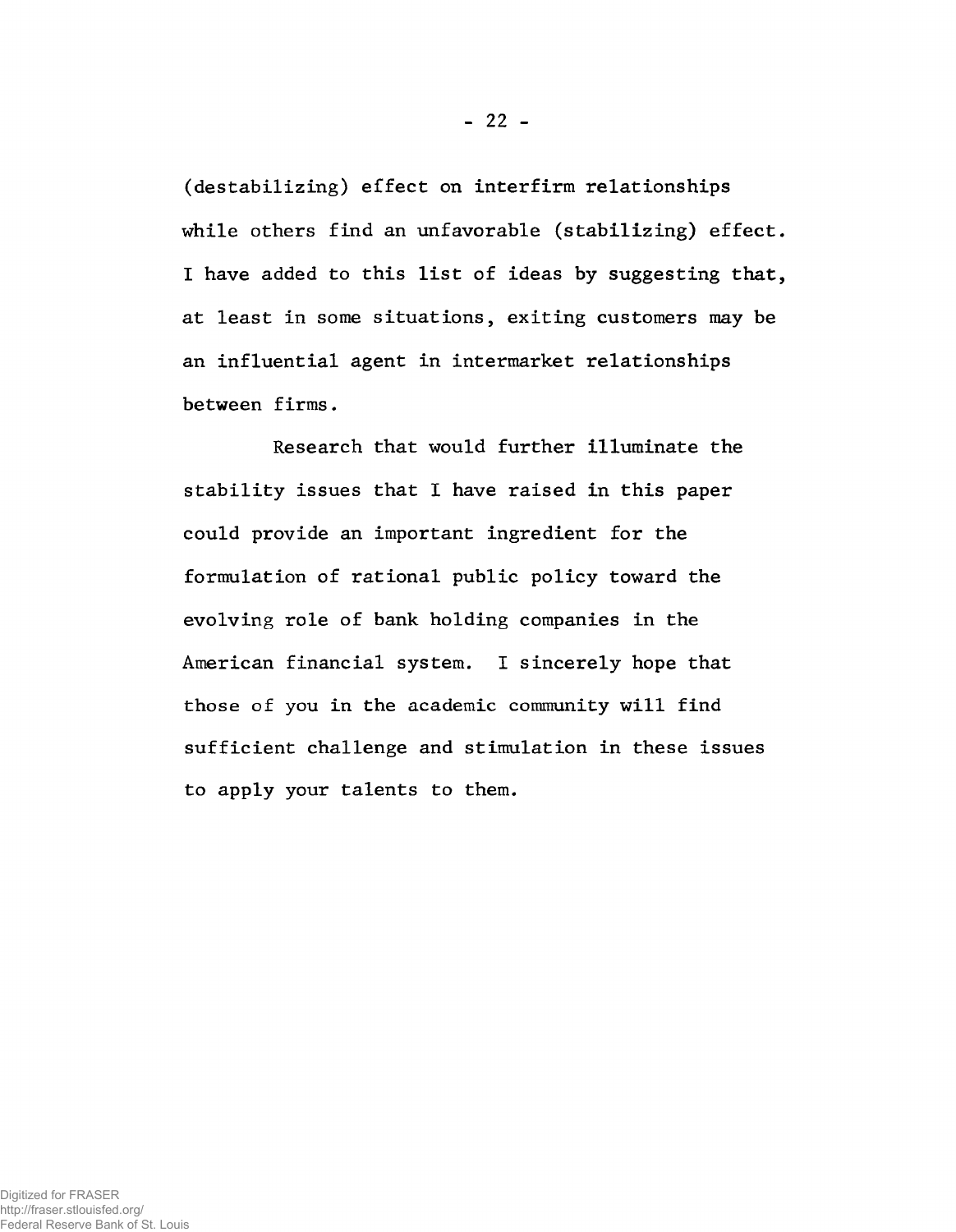# Appendix: Conceptualizing the Intermarket Relationships of Firms

Since Chamberlin's classic work on monopolistic competition, economists have devoted increased attention to the effects of varying market structures on the certainty or stability of the relationships between firms operating in the same market. Theory, combined with numerous empirical studies, indicates that as the number of firms in a market increases and concentration decreases, competitive performance improves. Within the Chamberlinian framework, this outcome is attributable to the increased uncertainty among firms as to their rivals' actions and reactions because of the larger number of market participants. In other words, it is easier for two or three firms to reach and maintain a mutually favorable agreement (overt or tacit) than it is for 100 firms. While this theoretical framework has been very useful for analysis of the interrelationships of firms operating in the same market, it is not directly applicable to the intermarket relationships of firms.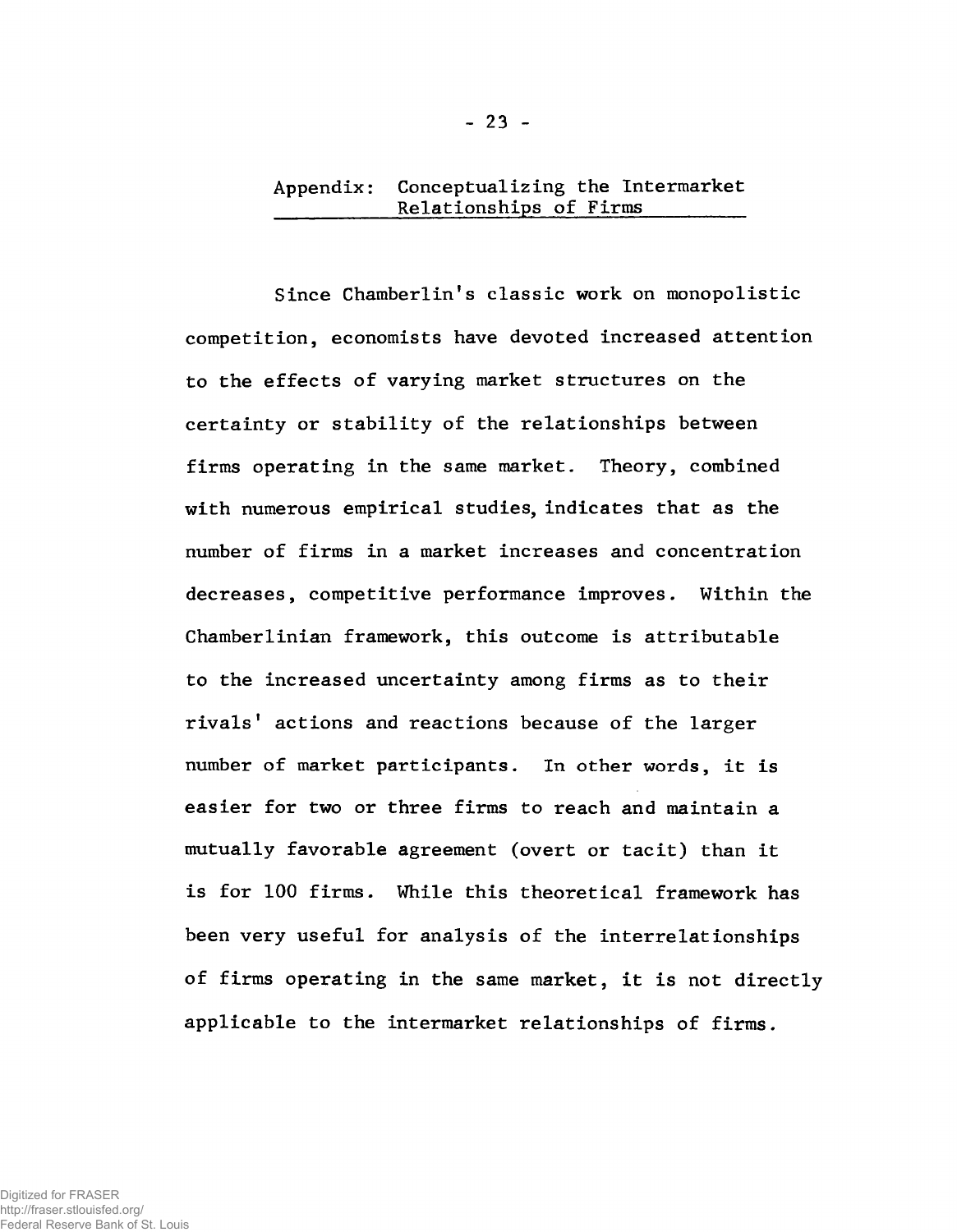Consequently, the present state of the art provides us with inadequate insight into the competitive implications of bank holding company expansion into new product and geographic markets.

I will briefly review the economic and legal status of several concepts that have been developed to analyze the multi-market relationships of firms, including one with which I have recently been experimenting. The concepts include (1) potential competition, (2) probable future competition, (3) linked oligopoly, (4) conglomerate power and (5) the exploratory notion of what I call customer exit. To emphasize the lack of a systematic framework for analyzing multi-market firms, I might note that the first two concepts suggest, directly or indirectly, that diversification into new markets will provide a destabilizing, i.e., pro-competitive force. In contrast, the third and fourth concepts contend that substantial diversification by large firms results in increased stability of firm relationships within individual markets or groups of markets.

 $-24 -$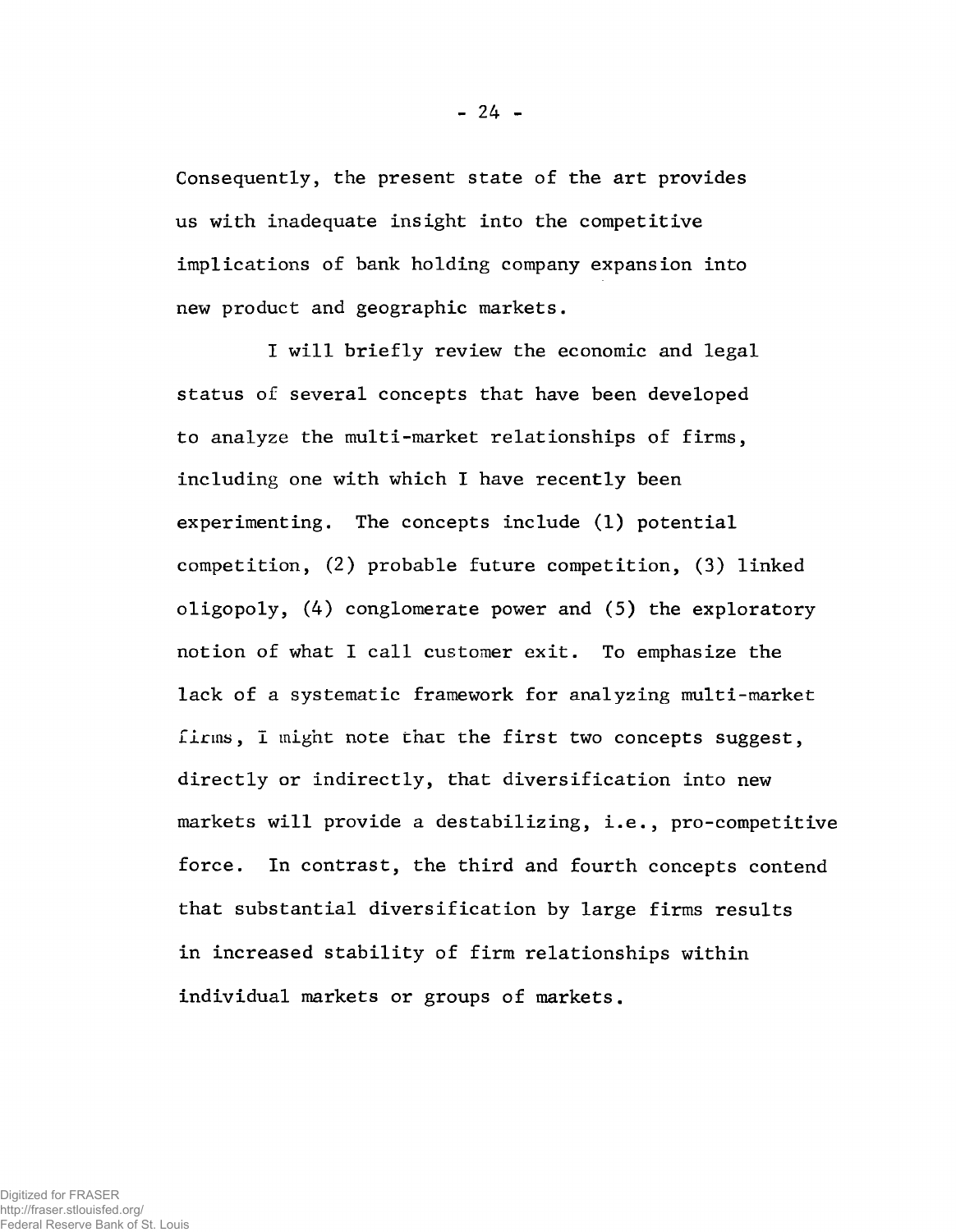### Theory of potential competition

The theory of potential competition holds that a firm outside a market (potential entrant) can have a pro-competitive influence on the pricing behavior of established firms in that market due to the threat of its entry. Actual entry need never occur for this influence to be manifested. This theory of the intermarket relationships of firms is the best known and most widely discussed in both economics and law. Indeed, it has been successfully applied by the antitrust authorities in contesting industrial mergers in the courts (e.g., the Proctor and Gamble Case, 1967; Penn-Olin Case, 1964; and El Paso Case, 1964), although it has not yet been successfully applied to bank mergers.

The theory of potential competition is based on two related concepts: barriers to entry and limit pricing. Barriers to entry are those characteristics (e.g., product differentiation and scale economies) of an industry that increases the costs of entry to all potential entrants, thereby permitting the established

Digitized for FRASER http://fraser.stlouisfed.org/ Federal Reserve Bank of St. Louis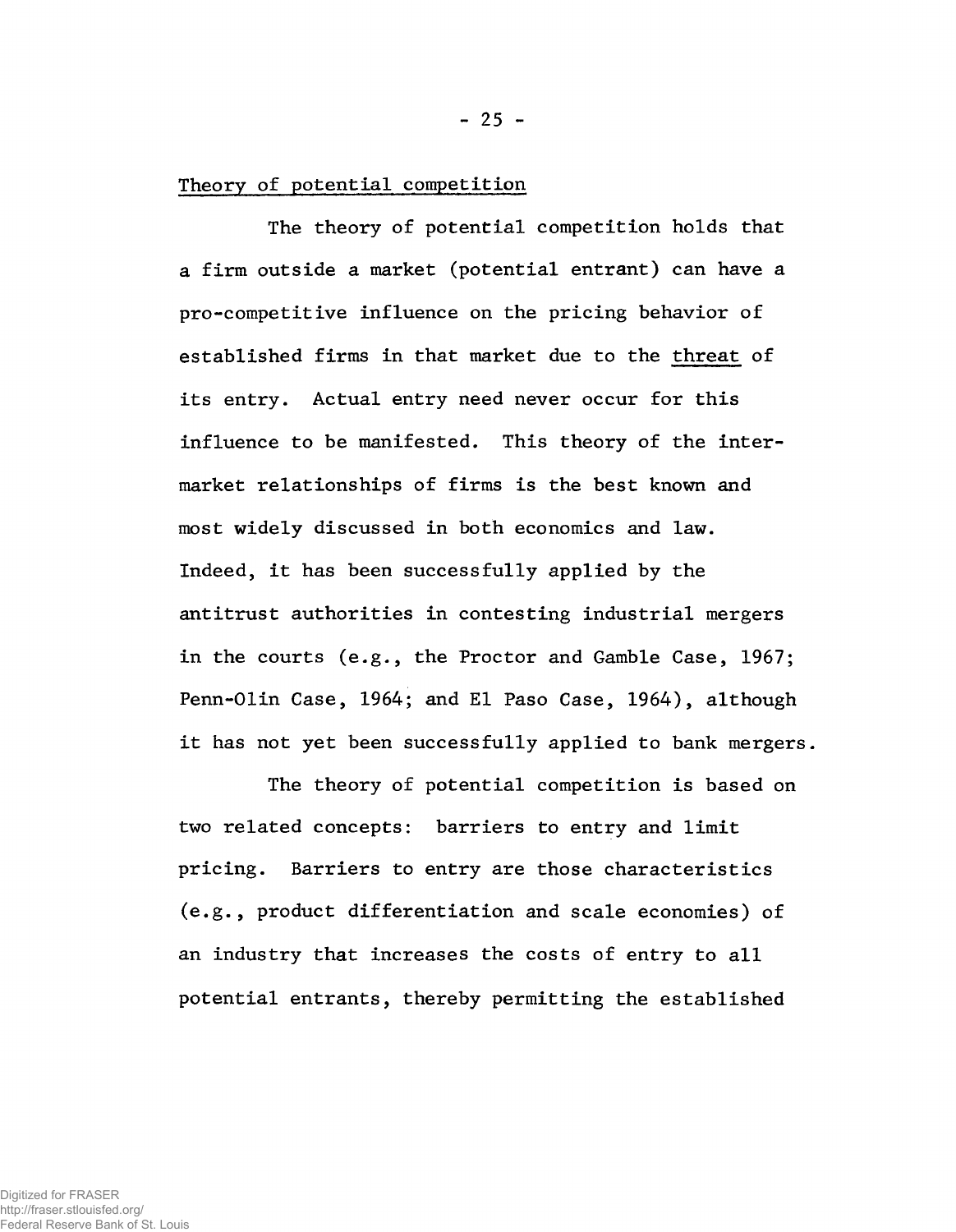firms to charge higher than competitive-level prices without attracting new entrants. The limit price is the highest common price that sellers think they can charge without attracting a new entrant. A successful limit price policy by established firms requires that they price below that price at which the potential entrant can incur the costs of entry and still operate profitably.

Unfortunately, while there is a great deal of empirical analysis that has been done with respect to barriers to entry, there is virtually none on the concept of a limit price.

### Probable future competition

The concept of probable future competition contends that a potential entrant may have a procompetitive impact on a market because at some time in the future it may enter and deconcentrate the market. This concept was not developed in the economic literature but rather has evolved almost haphazardly in merger analysis, often being interjected in connection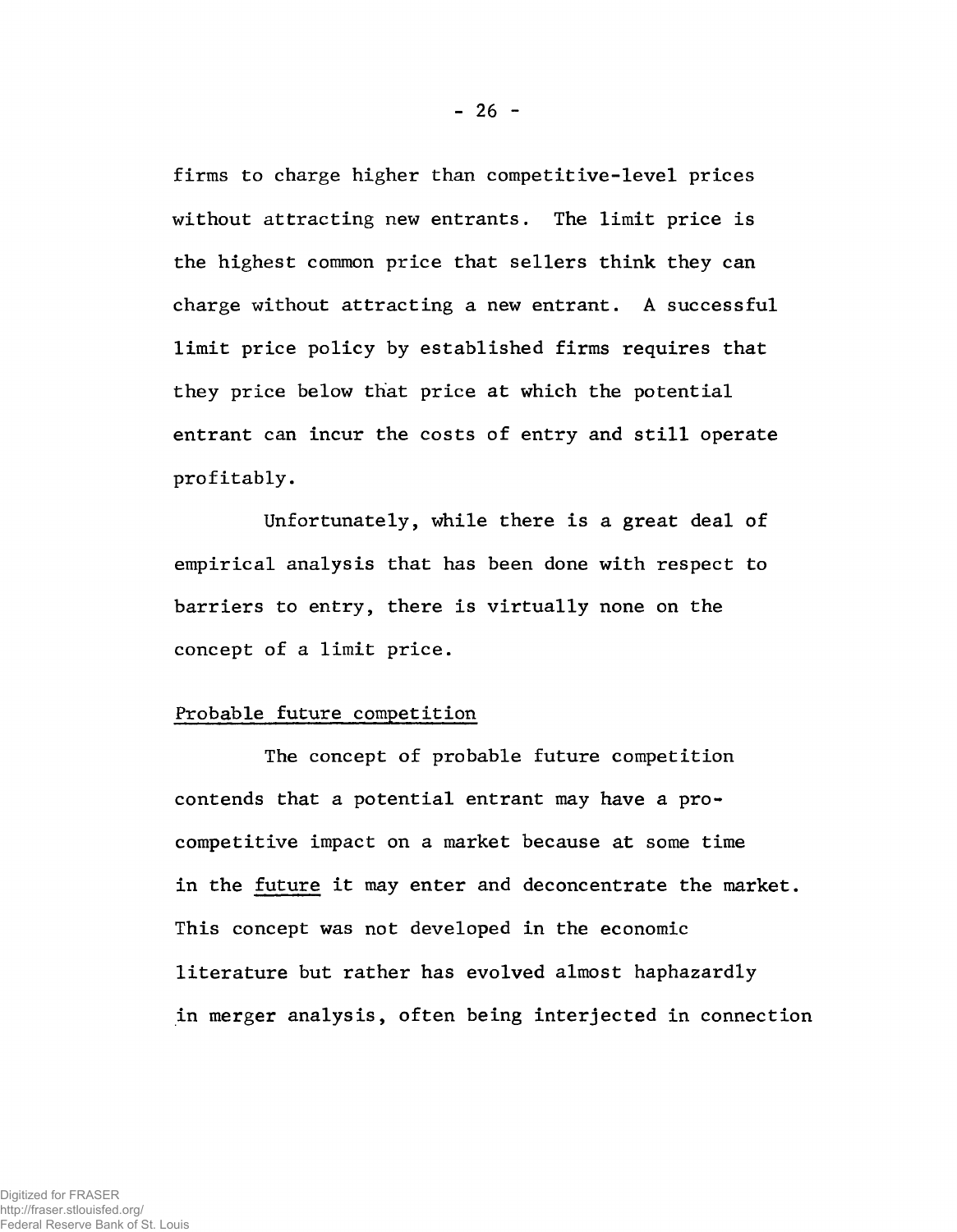with discussions of the theory of potential competition. Nevertheless, there is a sound economic rationale for the application of this concept, since economic theory supported by a substantial body of empirical evidence suggests that increasing the number of firms so as to deconcentrate a market tends to induce more competitive performance.

As with its analytical development, the legal development of probable future competition has typically been haphazard, being comingled -- sometimes apparently inadvertently -- with discussions of the theory of potential competition. Recently, however, both regulatory authorities (including the Federal Reserve Reserve) and the courts have distinguished the concept of probable future competition from potential competition. Thus, for example, the concept of probable future competition has been brought out as a distinct issue in several recent Supreme Court cases, including Falstaff, Connecticut National Bank, and Marine Bancorporation. In the Falstaff case, the theory of potential competition (with established legal precedents) was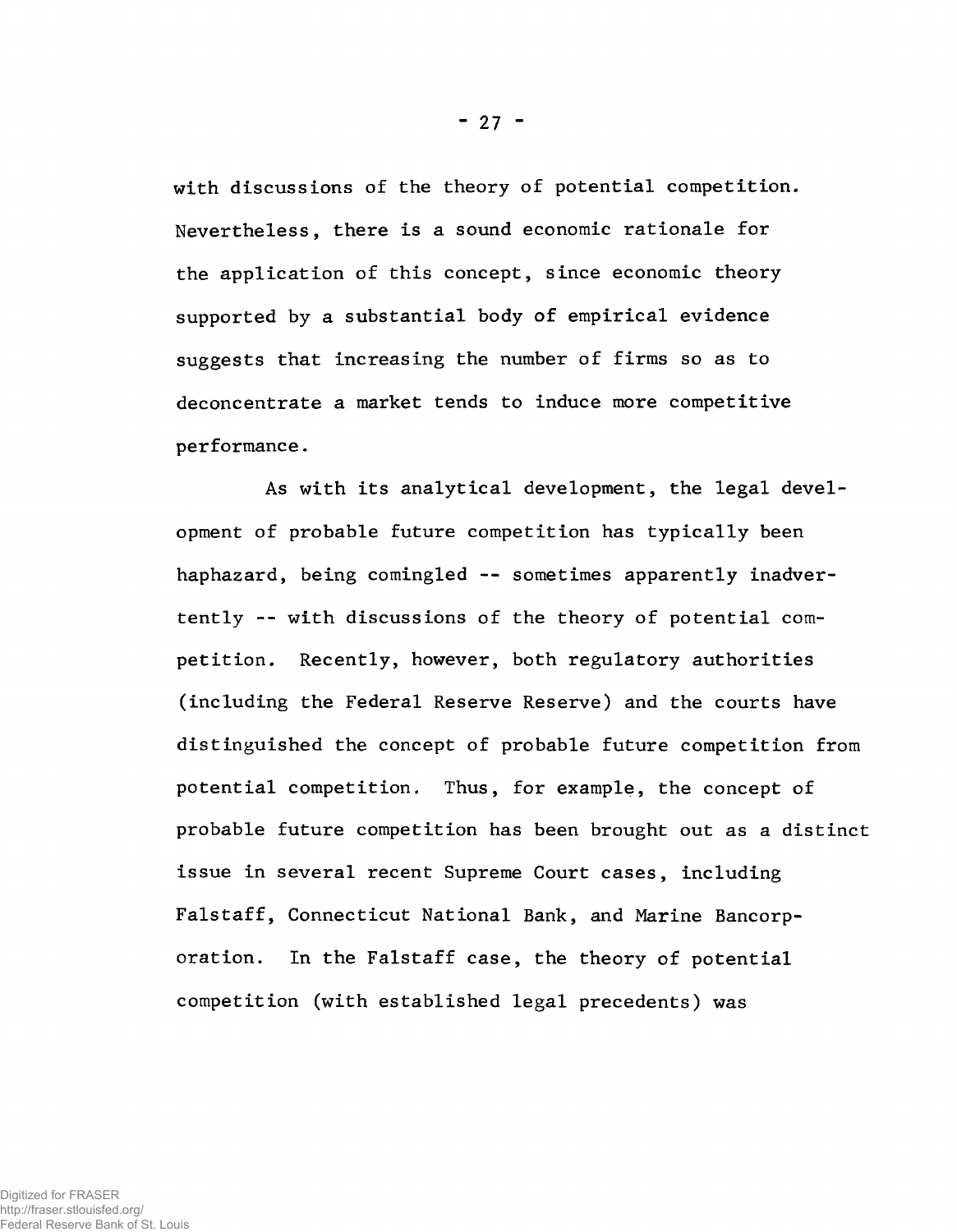applied by the Court so that it explicitly reserved a ruling on the separable issue of probable future competition. In the two subsequent bank cases, the Court considered probable future competition but gave it only limited treatment because of the limited evidence brought to bear on the issue.

In view of its relatively recent origins and its capacity for empirical documentation, the concept of probable future competition seems ripe for further economic and legal development.

## Linked oligopoly

The linked oligopoly hypothesis observes that as the larger firms in various markets diversify into other markets they will meet face-to-face in an increasing number of markets. As a consequence, competitive actions in one market are not independent of other markets, since aggressive action in any one market may be countered by a rival with aggressive action in some other market where the two firms meet.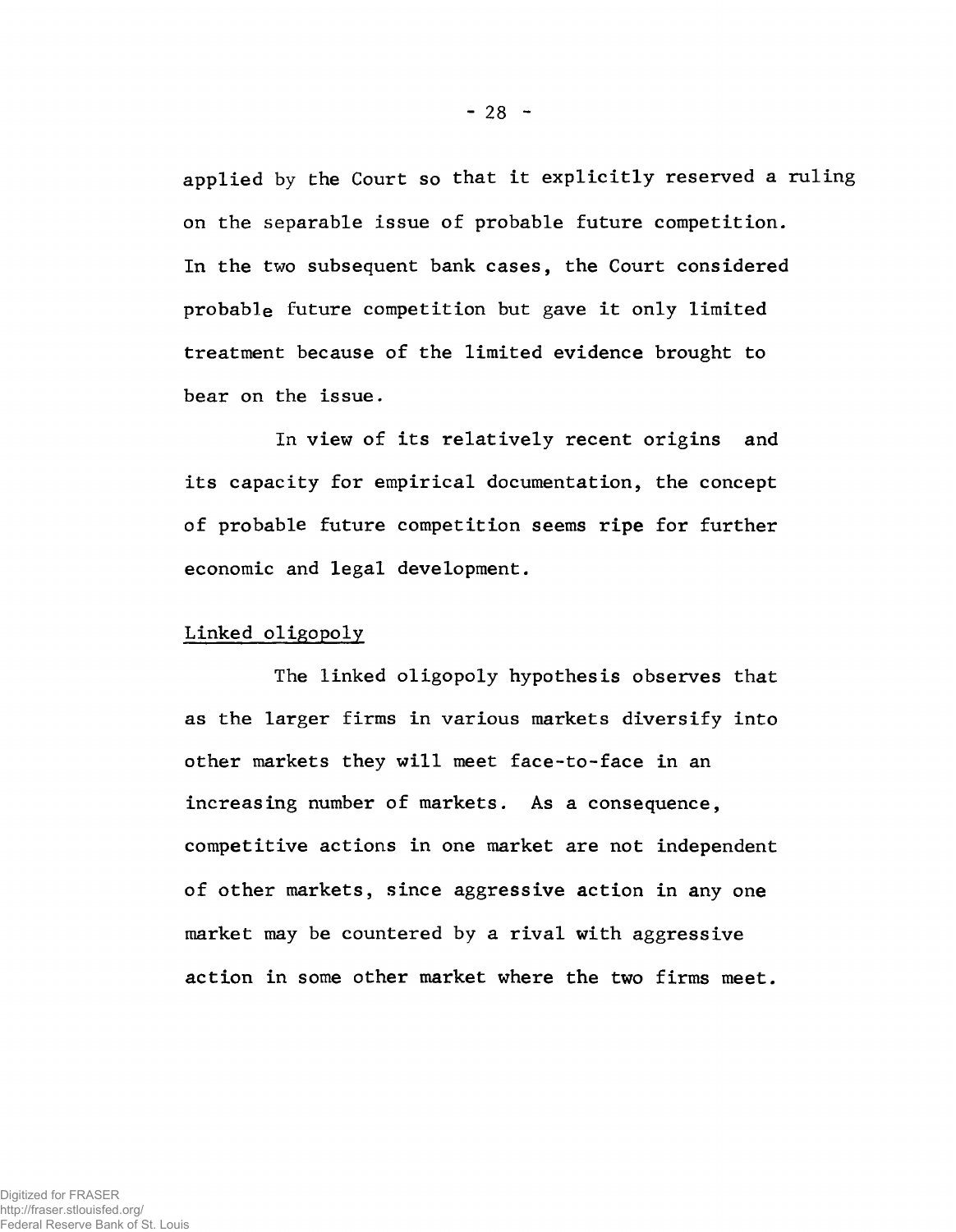These large rivals become aware of their multi-market interdependence and common interests and may seek to avoid a competitive struggle in the same ways as traditional single-market oligopolists. In essence then, the hypothesis is an extension of basic oligopoly theory to a multi-market setting.

The linked oligopoly hypothesis has received comparatively little attention from antitrust authorities and economists. However, the Justice Department's recent concern with Statewide banking structure led it to apply the linked oligopoly hypothesis (along with potential competition and probable future competition) in the recent Marine Bancorporation and Connecticut cases before the Supreme Court. The Court rejected that argument on grounds of lack of evidence and legal precedent. It did not, however, issue a general condemnation of the linked oligopoly hypothesis. To my knowledge these are the first court tests of this hypothesis. It would appear, therefore, that in both economics and law the linked oligopoly hypothesis is in an early stage of development and there should be considerable opportunity for refining and applying it in the future.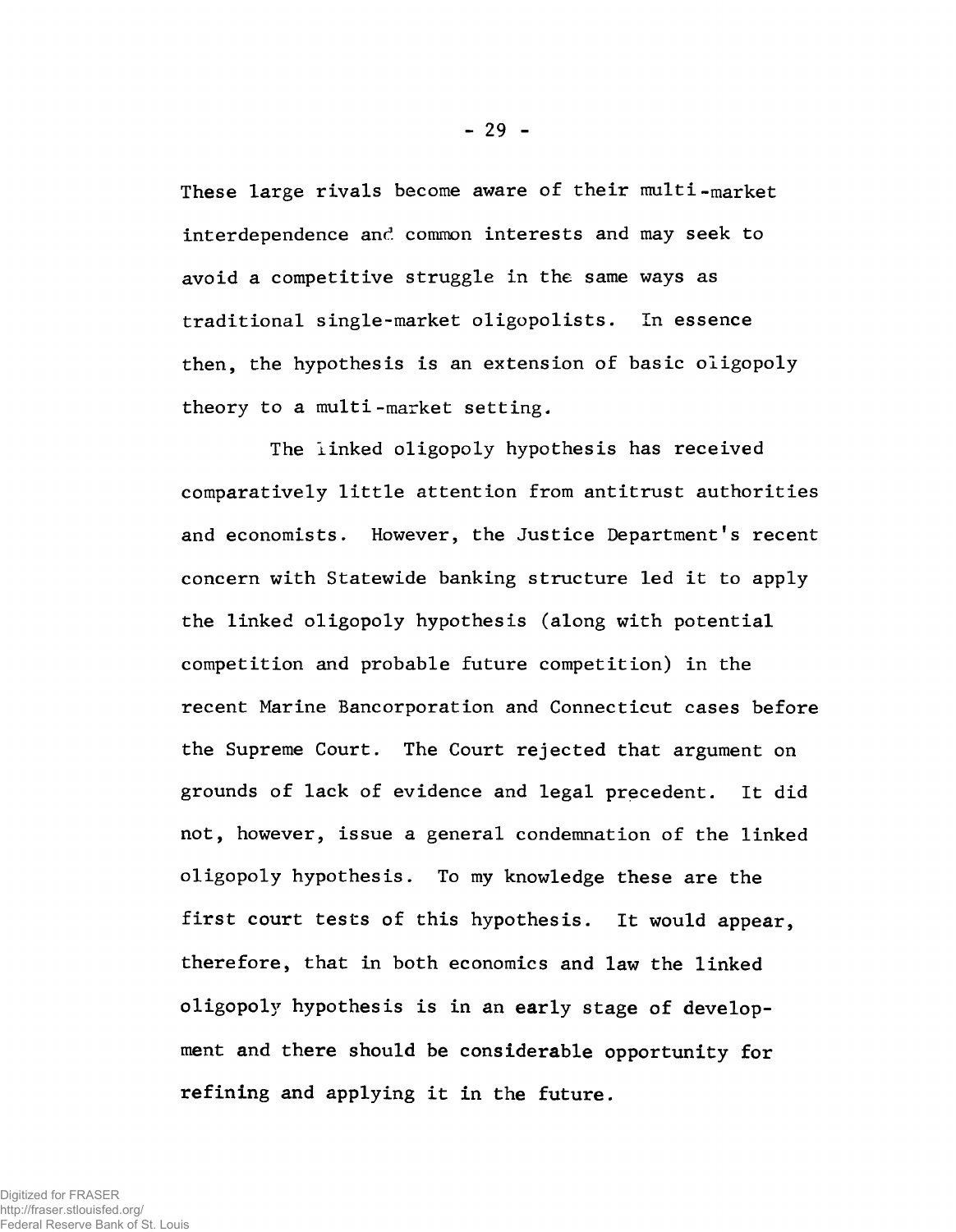### Conglomerate power

The conglomerate power hypothesis was first articulated in the mid-1950's and has been a subject of debate ever since. This hypothesis holds that large conglomerate (diversified) firms have unique economic power accrue to them that is independent of monopoly power associated with individual markets. This conglomerate power may be manifested in certain forms of anticompetitive behavior, including crosssubsidization, reciprocity and tie-in arrangements. Because of the typically large size of diversified firms, this behavior, or its threat, is likely to inhibit aggressive behavior by smaller firms. While there is no evidence of a general nature regarding this type of conduct because of obvious data problems, there is some analytical and legal case evidence illustrating the occurrence of these practices.

The legal development of the specific issues raised by the conglomerate power hypothesis is rather complete, in that each of the forms of anticompetitive

Digitized for FRASER http://fraser.stlouisfed.org/ Federal Reserve Bank of St. Louis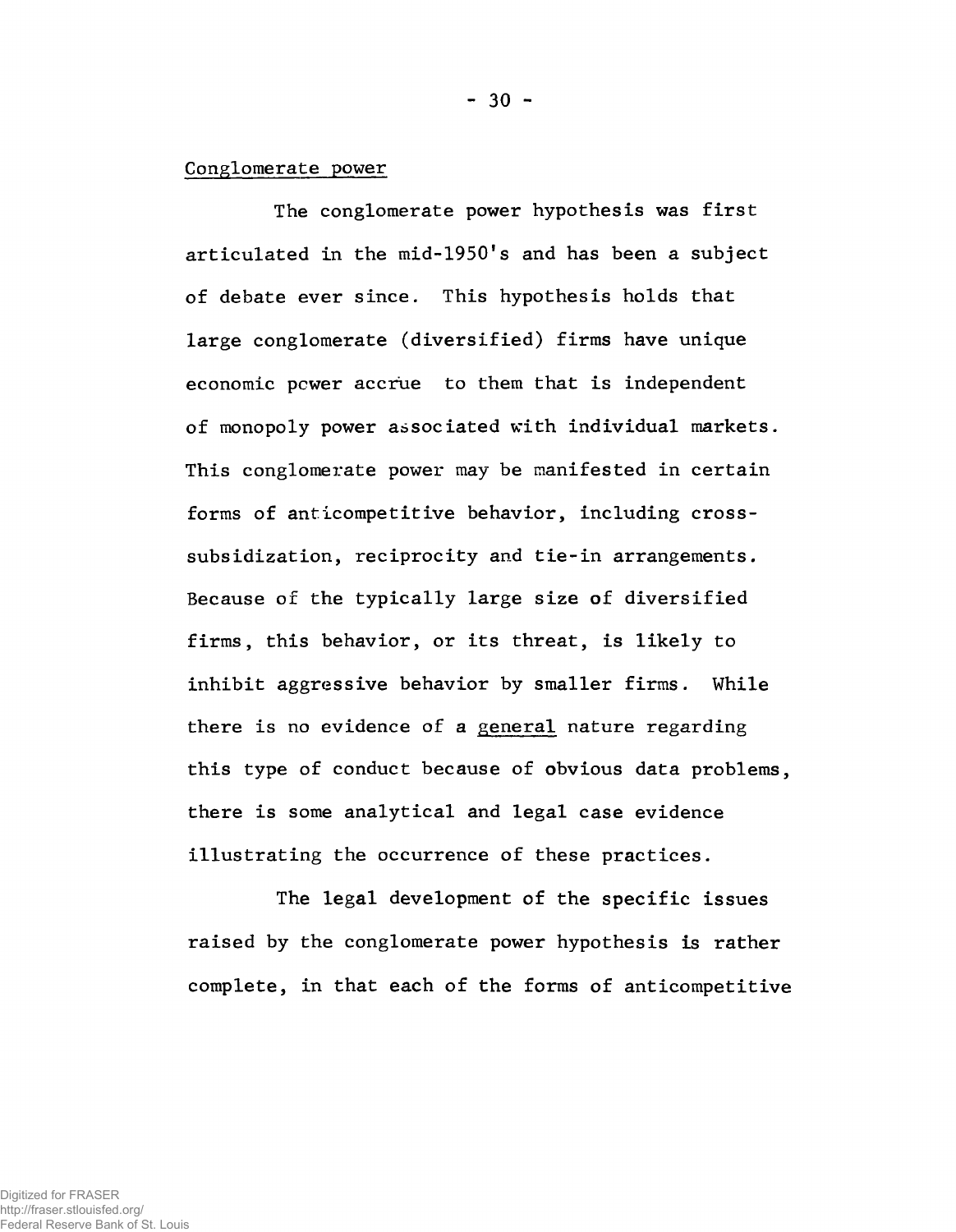conduct outlined above are expressly prohibited by the antitrust laws and each has been accepted in the courts. The economic development of the concept is far from complete, largely because of inadequate theoretical development and a lack of product-line data on individual firms that would permit hypothesis testing of a general nature.

### Threat of customer exit

To the foregoing list of more familiar concepts dealing with the intermarket relationships of firms, I believe one novel idea might usefully be added  $-$ - namely, the threat of customer exit. While the emphasis of the four concepts outlined above is on the direct relationship between sellers, the concept introduced here suggests that, at least in the banking industry, customers may exert a constructively destabilizing force by their express or implied threat to move from one market to another in search  $6/$ of more satisfactory services.  $\tilde{f}$  Recent experience with

<sup>6/</sup> Even though some customers travel to another "market", it does not necessarily imply that there is only one instead of two markets. The distinction between markets will depend on the extent to which long-run price differences can persist between them.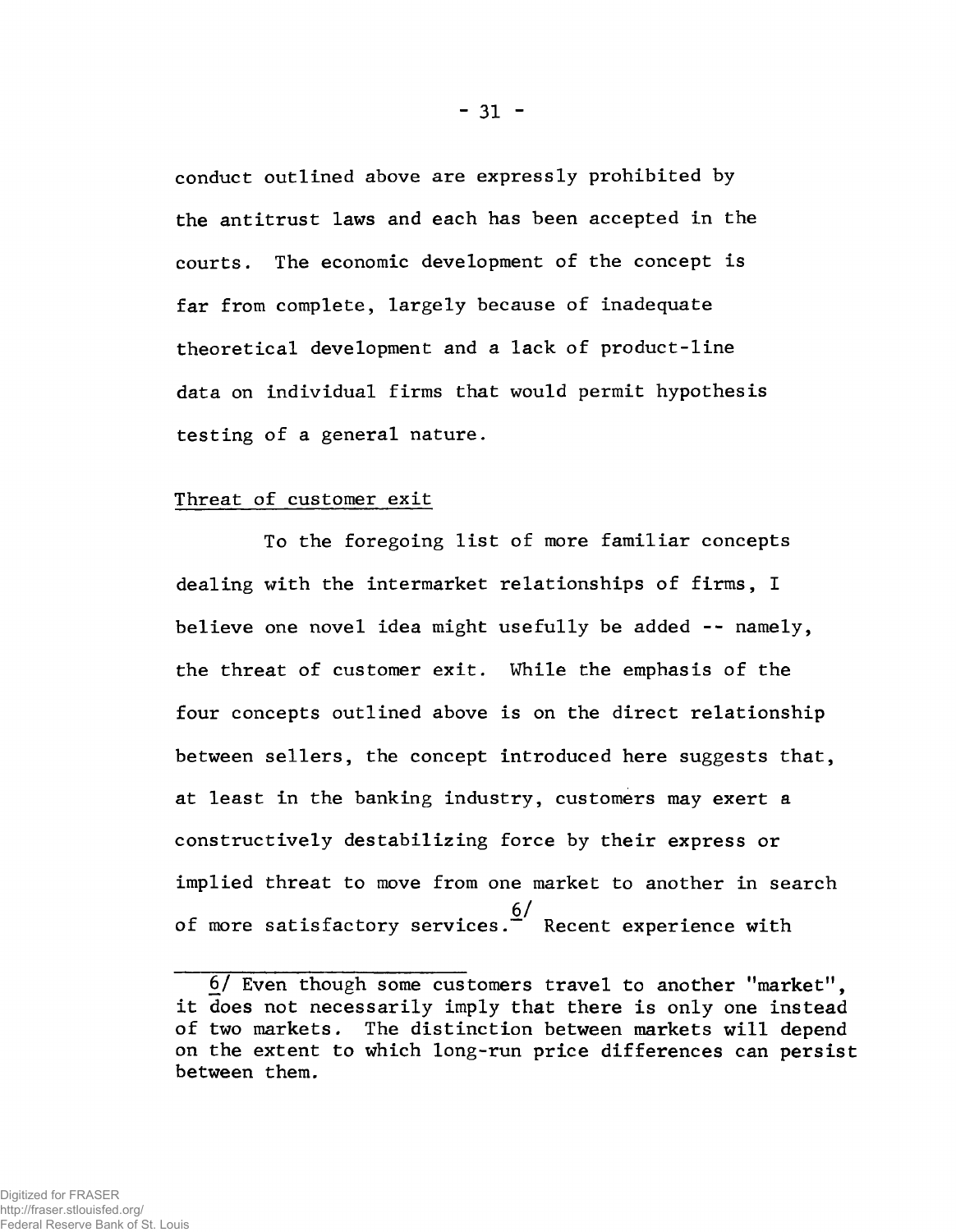bank holding company acquisition cases suggests to me that this phenomenon may be most important between relatively small markets in which banking alternatives are limited. The following amplification of this concept may permit its applicability to be judged more accurately.

The traditional conception of the theory of potential competition contends that the price constraint created by a firm outside a market arises from the threat that the outside firm will enter the market. Even in those situations where the price-constraining influence of the threat of entry may be small, there is another avenue through which the outside firm exercises a restraining influence on the price behavior of established firms. This arises from the threat of customer exit . This threat continues to operate as a moderating force even when barriers to entry are high and the influence of potential entry is weak, because of the substantial cost differences between firm entry and customer exit.

- 32 -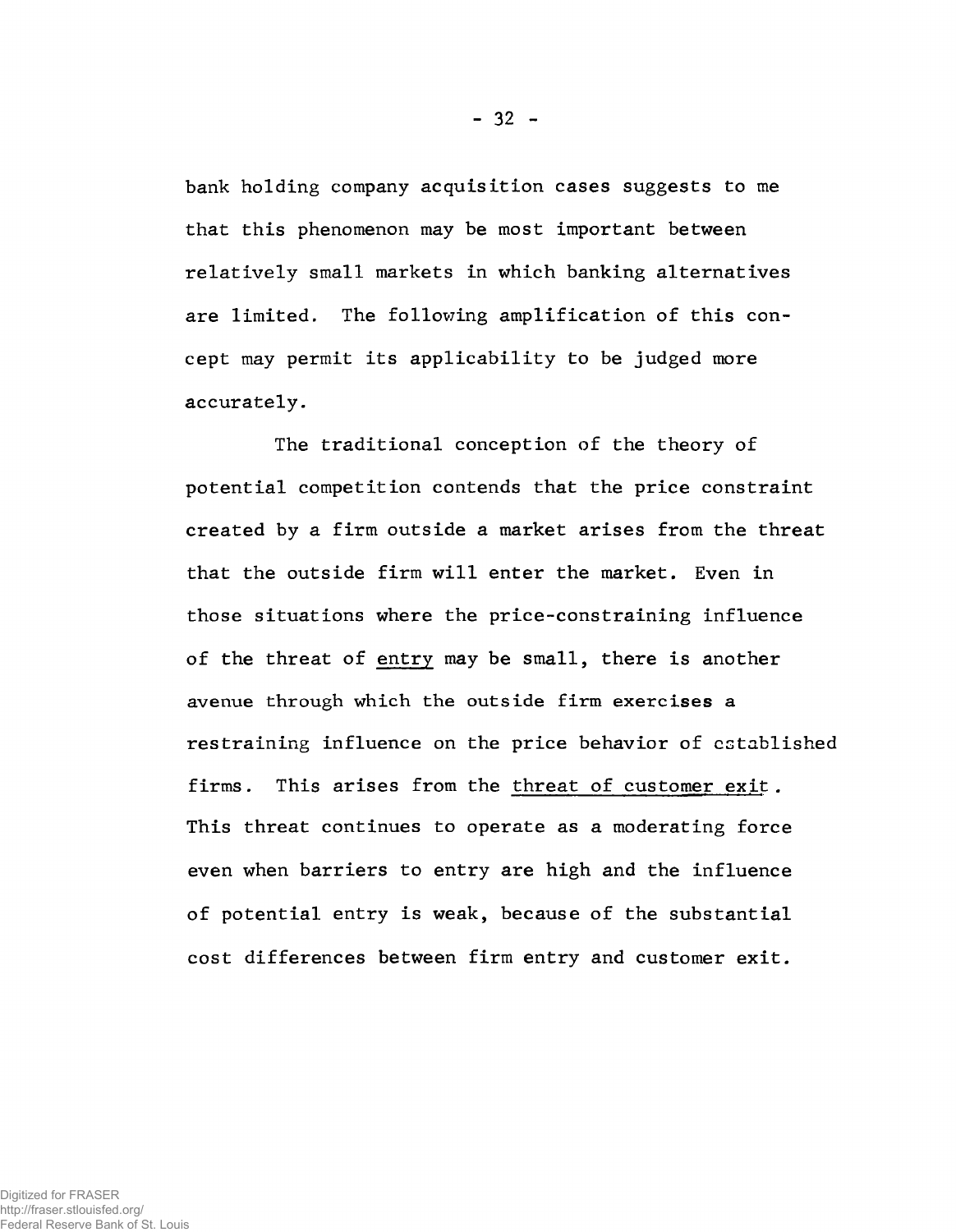The outside firm is faced with the high cost of overcoming entry barriers, information costs, uncertainty due to information and alternative reactions to entry, an irrevocable decision in the short-run, and a considerable time lag between decision to enter and implementation. In contrast, regardless of barriers to entry, customer exit can be accomplished rapidly, usually with little uncertainty as to the effect of exit, and the decision probably can be promptly reversed. The established firm in a market, in recognition of the potential exit of at least some of its customers, is likely to develop a second limit price to inhibit such customer exit. And, because the cost of customer exit is usually so much lower than that for firm entry, the limit price arising from the threat of exit should tend to be lower than the limit price associated with firm entry. The threat of exit may not be as powerful as the threat of entry, because actual entry could lead to a permanent loss of a whole range of customers whereas actual exit is most likely to involve only one class of "frontier" customers who could conceivably be lured back. However,